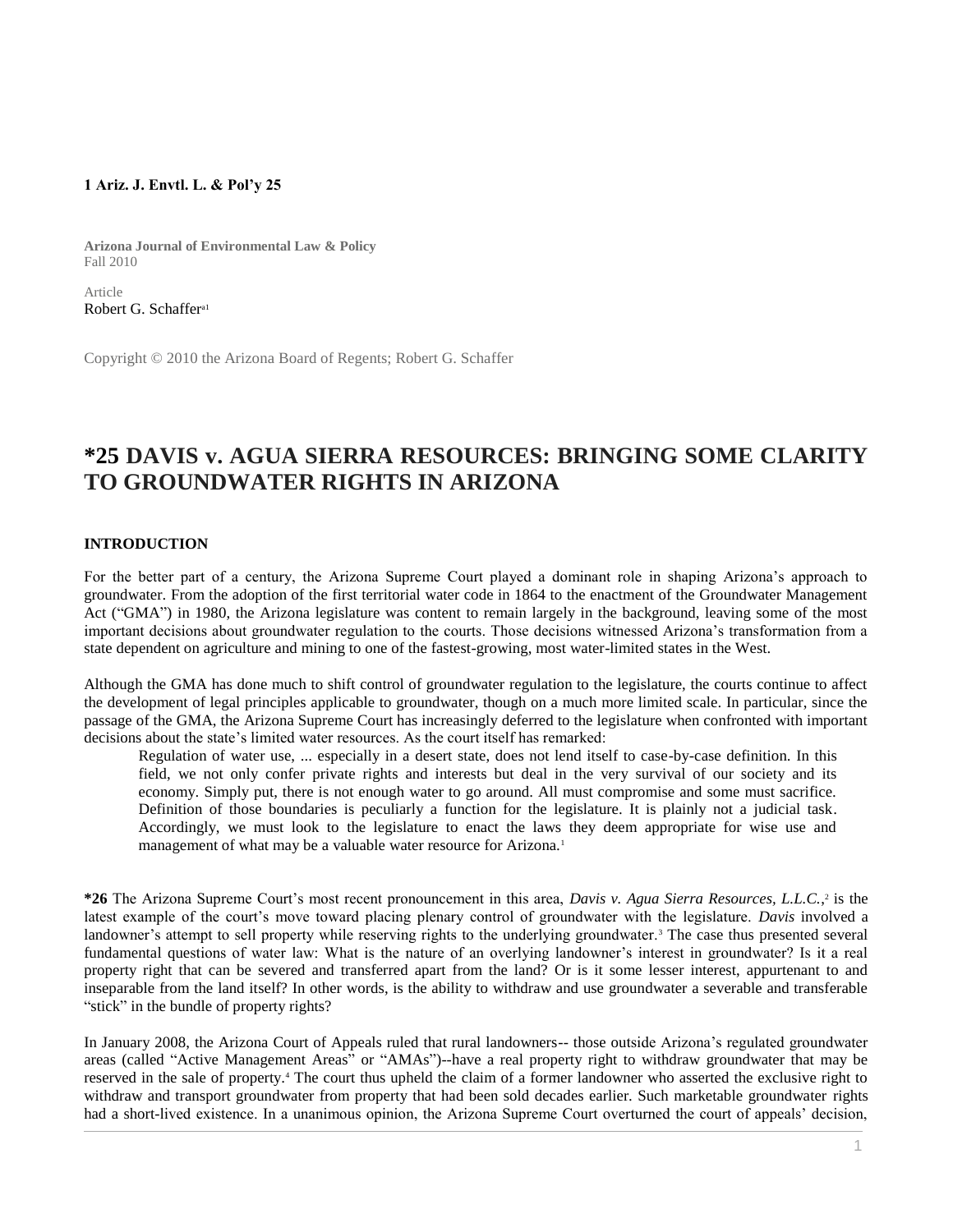finding no basis in Arizona law for transferable rights to groundwater outside AMAs, at least in the absence of any pre-existing use of groundwater.<sup>5</sup> The court held that landowners with no history of groundwater use have, at most, an "unvested expectancy" to groundwater.<sup>6</sup> By this, the court meant that, although Arizona law currently permits landowners outside AMAs to withdraw and use groundwater,<sup>7</sup> it does not give them a property interest in prospective groundwater use and, therefore, they have no "property right" that may be severed and transferred apart from the land. Displaying the deference that now characterizes its approach in water-rights cases, the court concluded that if Arizona law is to permit landowners to sever and transfer rights to the prospective use of groundwater, the legislature, not the courts, should make that decision.<sup>8</sup>

The Arizona Supreme Court's decision settles an issue of considerable importance to the parties involved and provides welcome guidance to others with an interest in Arizona's system of groundwater regulation. In all, six different organizations, representing a **\*27** wide variety of governmental and private interests, aligned in urging the Arizona Supreme Court to review the court of appeals' decision.<sup>9</sup>

Although the court's decision brings clarity to an area of law that has historically generated confusion, it leaves a number of questions unanswered and its implications for future cases remain unclear. For instance, the decision makes clear that landowners with no history of groundwater use do not have a property interest in the prospective use of groundwater. But, what about landowners that *are* pumping groundwater? Do they have a right to continue their use? And if so, will government regulation that prohibits or curtails that use result in a "taking" of their property? Modern regulatory takings law requires compensation when the government regulates property to such a degree that the regulation amounts to an exercise of the government's power of eminent domain or denies the property owner all economically viable use of their property.<sup>10</sup> If current groundwater users have a protected property interest, severe restrictions on pumping could result in a compensable taking, particularly if stand-alone "groundwater rights" can be severed and transferred apart from the land.<sup>11</sup>

The decision could have implications in other areas as well. For example, even though the ability to withdraw groundwater cannot be separated from ownership of the overlying land (at least in the absence of any pre-existing groundwater use), can owners of rural land nevertheless sell their property but reserve a "groundwater easement"--that is, the right to come onto the property in the future and withdraw groundwater? This question might arise, for instance, if a large tract of land were subdivided and made subject to a deed restriction that prevents owners of individual parcels from accessing the underlying groundwater and requires them, instead, to purchase their water from a designated water company or irrigation district with a blanket easement over the property to drill wells for the purpose of supplying water to the subdivision. Such an arrangement would not directly involve an attempt to sever and reserve water rights as in *Davis*. But it would seem to accomplish the same result by thwarting an owner's access to the underlying groundwater and transferring that access to another entity. <sup>12</sup> Although modern property law generally gives wide latitude to such private land-use arrangements, would this type of indirect evasion of *Davis* be permitted? This issue could become important as owners of agricultural land **\*28** attempt to capitalize on the value of the underlying groundwater when converting their land from agricultural to municipal or industrial use.

To fully appreciate the decision and how it could affect these unresolved issues, it is important to understand how Arizona's approach to groundwater has evolved over time. If the issue presented in *Davis* had been asked 100, 50, or even 30 years ago, the answer almost certainly would have been different.

# **I. ARIZONA GROUNDWATER LAW**

## *A. Arizona's Bifurcated System of Water Law*

The Arizona legislature gets the credit--or the blame--for the amount of ink expended writing about Arizona's "bifurcated" system of water law. Since the enactment of Arizona's first territorial water code in 1864,<sup>13</sup> the legislature has not included underground water (other than that flowing in "definite underground channels") as a category of water subject to the doctrine of "prior appropriation." <sup>14</sup> Because of this exclusion, the Arizona Supreme Court has consistently rejected calls to subject "percolating" groundwater to the doctrine of prior appropriation and has proceeded to develop the legal principles applicable to groundwater as a matter of common law.<sup>15</sup>

#### **\*29** *B. The Common Law Origins of Arizona's Approach to Groundwater*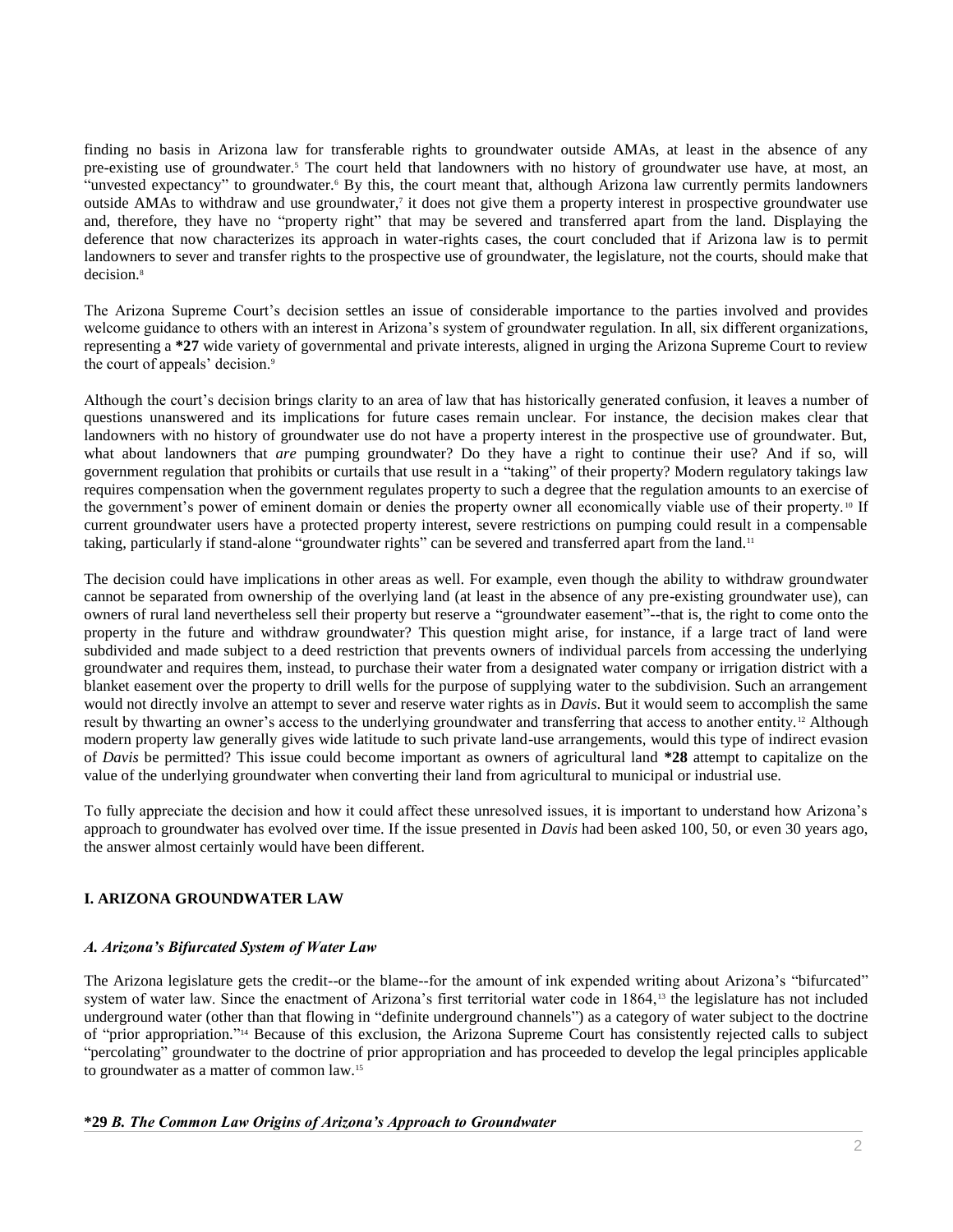For over 150 years, American courts have been shaping the legal principles applicable to groundwater under the common law. For most of this time, controversies rarely arose over title to groundwater or a need to apportion groundwater among users, as was the case with surface water.<sup>16</sup> During the common law's formation, abundant water supplies usually made it impossible to deplete the common supply or interfere with groundwater use by others.<sup>17</sup> When conflicts did develop, most states outside the West adopted one of two approaches.

The earliest approach, which was borrowed from England, treated groundwater as the absolute property of overlying landowners.<sup>18</sup> Known as the English Rule or the "absolute dominion rule," this early approach was essentially a rule of capture, permitting landowners to capture and use as much water as they could bring to the surface.<sup>19</sup> The English Rule also imposed no liability when groundwater withdrawals impaired the water supplies of others, subject only to the limitation that groundwater could not be maliciously wasted.<sup>20</sup> American courts following this rule were undoubtedly influenced by a desire to encourage the development of groundwater resources by permitting virtually unrestricted use of groundwater.<sup>21</sup> In addition, very little was known about the science of hydrology, which made proving the impact of groundwater use on others difficult or impossible.<sup>22</sup> An 1861 Ohio case is characteristic of how early courts viewed groundwater:

[T]he law recognizes no correlative rights in respect to underground waters percolating, oozing or filtrating through the earth .... [T]he existence, origin, movement and course of such waters, and the causes which govern and direct their movements, are so secret, occult and concealed, that an attempt to administer any set of legal rules in respect to them would be involved in hopeless uncertainty, and would be, therefore, practically impossible.<sup>23</sup>

**\*30** Over time, the absolute ownership doctrine gave way to what came to be known as the American rule, or the "rule of reasonable use."<sup>24</sup> The rule of reasonable use arose in response to technological advances that allowed large quantities of groundwater to be withdrawn and transported over long distances.<sup>25</sup> With the invention of the high-capacity pump, cities and other large water users began buying land for well fields in rural areas.<sup>26</sup> Often the result was a lowering of the water table beyond the reach of the wells of neighboring farmers.<sup>27</sup> The rule of reasonable use required these users to compensate farmers or provide them with deeper wells.<sup>28</sup>

Although the rule of reasonable use provided protection for the wells and springs of adjacent landowners when water was withdrawn and transported elsewhere, it gave no relief to users who were harmed by a neighbor's use of groundwater on his own land.<sup>29</sup> Like the absolute ownership doctrine, the rule of reasonable use permitted each landowner to withdraw as much groundwater as could be reasonably used on the overlying land, even if such use impaired the water supplies of others.<sup>30</sup> In this way, the rule of reasonable use continued to follow a "rule of capture" for groundwater used on the overlying land, thereby continuing the general policy of promoting development by permitting virtually unfettered groundwater use.

Both forms of the common law differ significantly from the doctrine of prior appropriation, which arose out of the custom and practice of gold miners in California in the 1800s.<sup>31</sup> Under the doctrine of prior appropriation, earlier beneficial users are entitled to priority over later users ("first in time, first in right"), and are entitled to take their full share (or as much of it as possible) in times of shortage before any junior rights holders receive any water.<sup>32</sup> In many western states, the doctrine of prior appropriation has been applied to groundwater by court decisions or legislation.<sup>33</sup> Unlike the doctrine of prior appropriation, neither of the traditional common-law rules applicable to groundwater affords landowners the right to a particular quantity of water or provides a means of apportioning groundwater among competing users. Each landowner is permitted to withdraw as much groundwater as needed, subject only to restrictions against wasting water and transporting groundwater off the overlying land under the rule of reasonable use.<sup>34</sup>

## **\*31** *C. The Property Rights Foundation of the Common Law*

Despite their differences, both common-law rules, at least in their earliest formulations, were based on the premise that groundwater, like minerals and other subsurface resources, is owned by overlying landowners or, like wild animals, is subject to a right of capture.<sup>35</sup> In keeping with this property-rights foundation, many states treated groundwater as part of the overlying landowner's bundle of property rights.<sup>36</sup> A few states, including Texas, still follow the absolute ownership rule.<sup>37</sup> Because groundwater in these states is deemed owned by overlying landowners, landowners are generally allowed to convey or lease groundwater rights apart from the land.<sup>38</sup> For example, in Texas, it is possible for rural landowners to lease groundwater rights to supplement their income from farming.<sup>39</sup>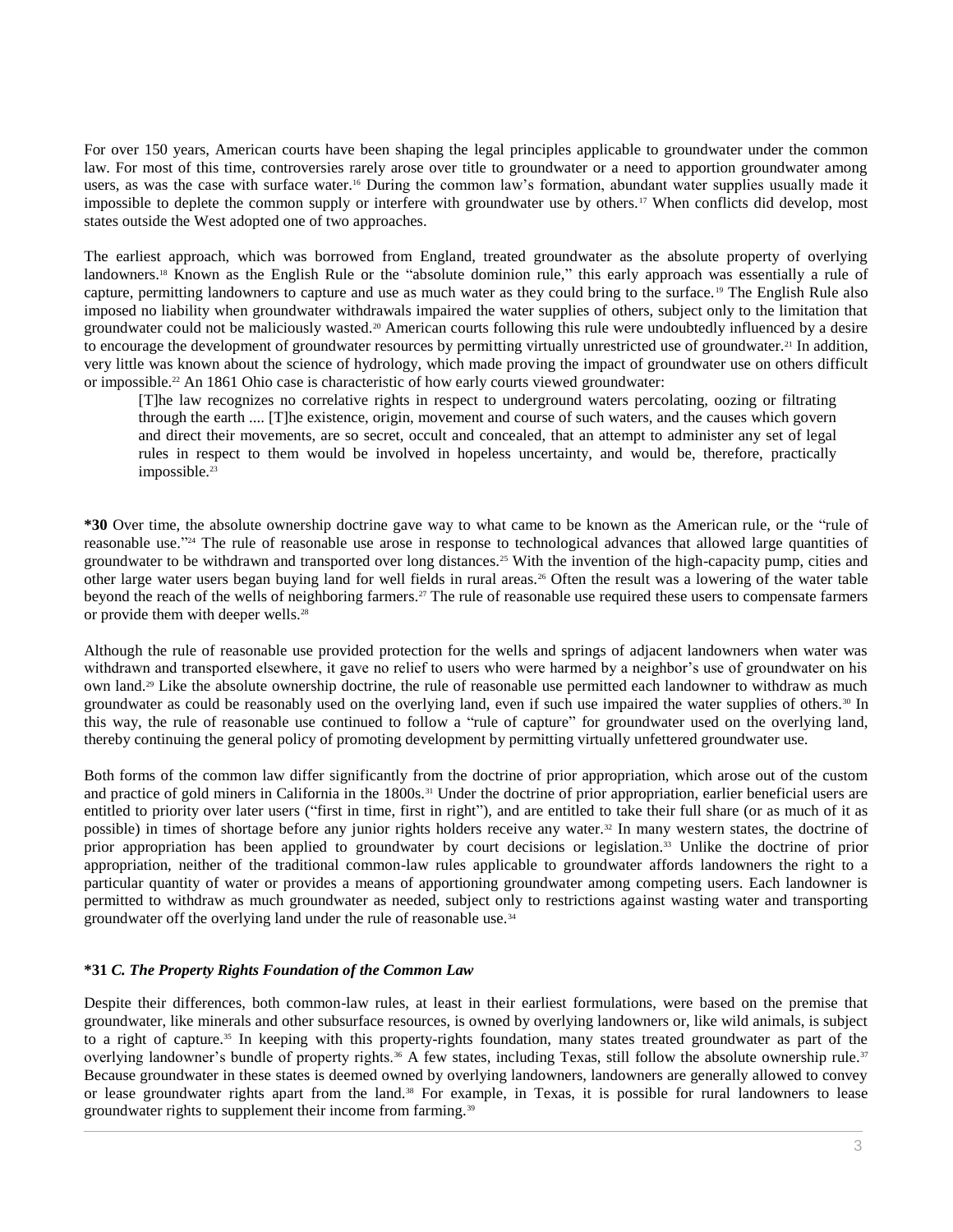Even in states that follow the doctrine of reasonable use, the right to withdraw groundwater is typically treated as a severable and transferable property right, although there have been few occasions for courts to address this issue in light of the abundance of water in these states.<sup>40</sup> For example, in Ohio, which now follows the reasonable use rule, the right to withdraw groundwater is recognized as "one of the fundamental attributes of property ownership and an essential stick in the bundle of rights that is part of title to property."<sup>41</sup> It follows from this that "the right to withdraw ground water is a property right that may be granted and sold to others.<sup>742</sup> Despite the transferability of groundwater rights in these states, the right itself continues to carry the inherent limitations imposed by the common law.<sup>43</sup> In other words, someone acquiring a "groundwater right" in states that follow the rule of reasonable use would have no right to a particular quantity of water and would not be entitled to prevent a neighboring landowner from sinking a well and withdrawing water, even to the point of interfering with their own groundwater use.

The transfer of water rights has generally been justified on two grounds. First, the law has traditionally viewed property ownership as comprising many distinct rights and generally permits owners to convey certain rights as they see fit.<sup>44</sup> For example, mineral **\*32** rights may be conveyed separately from the surface estate.<sup>45</sup> Second, the transferability of water rights is thought to promote the efficient use of resources by encouraging the flow of water from lower- to higher-value uses. In many western states, for example, the transfer of water rights from agricultural to municipal or industrial uses has been justified on the ground that it promotes the efficient use of water.<sup>46</sup> Both of these rationales have been cited by the drafters of the *Restatement (Second) of Torts* as a basis for permitting the transfer of rights to groundwater.<sup>47</sup>

## *D. Water Transfers in Arizona*

These common law principles are not particularly controversial or problematic in states with abundant groundwater supplies. In Arizona, however, rural-to-urban groundwater transfers have sparked some of the state's most contentious battles over water policy and continue to create controversy even today.

It has been noted that "[w]ater transfers have a long but limited history in Arizona."<sup>48</sup> The first significant water transfer came in 1948 when the City of Prescott established a well field on land it owned in nearby Chino Valley. <sup>49</sup> Local farmers later complained that Prescott's pumping was depleting the groundwater basin and sued to prevent any further withdrawals.<sup>50</sup> The litigation culminated years later with a decision by the Arizona Supreme Court upholding the constitutionality of the GMA.<sup>51</sup> A similar dispute arose out of water farming activities by the City of Tucson in the Avra Valley in the 1960s. <sup>52</sup> It is reported that Tucson acquired more than 21,000 acres of land in the Avra Valley for a total purchase price of \$22.7 million (or roughly just over \$1000 per acre).<sup>53</sup> Litigation also ensued after mining companies transported water away from rural areas, threatening the water supplies of agricultural producers.<sup>54</sup>

**\*33** In connection with legal challenges to these transfers, the Arizona Supreme Court issued a series of rulings in the 1960s and 1970s that severely restricted the ability of cities and mining companies to transport groundwater. In three cases known as the *Jarvis* trilogy,<sup>55</sup> and a major decision in 1976 in *Farmers Investment Co. v. Bettwy*,<sup>56</sup> the supreme court applied the common-law doctrine of reasonable use to severely restrict the transportation of groundwater off the land from which it was taken.<sup>57</sup> These cases proved to be instrumental in bringing about major changes to Arizona's approach to groundwater regulation, resulting in the enactment of the GMA in 1980.<sup>58</sup>

The GMA established Active Management Areas ("AMAs") where groundwater use is strictly regulated.<sup>59</sup> In addition to prohibiting most new non-municipal use of groundwater within these areas, the GMA applied stringent requirements on new developments, requiring developers to demonstrate the existence of a 100-year supply of water.<sup>60</sup> Although the GMA strictly regulated new groundwater use within regulated areas, it permitted most pre-existing groundwater use to continue under a system of statutory "grandfathered" rights.<sup>61</sup> In addition, in areas outside AMAs, the GMA imposed few restrictions, effectively codifying the common-law rule of reasonable use by permitting groundwater to continue to be withdrawn for "reasonable and beneficial use."<sup>62</sup> In a key compromise that enabled the adoption of the GMA, the GMA also liberalized the common law's severe restrictions on transporting groundwater away from the site of pumping, permitting groundwater to be transported "[w]ithin a sub-basin of a groundwater basin or within a groundwater basin, if there are no sub-basins, without payment of damages" and "[b]etween sub-basins of a groundwater basin or away from a groundwater basin, subject to payment of damages." 63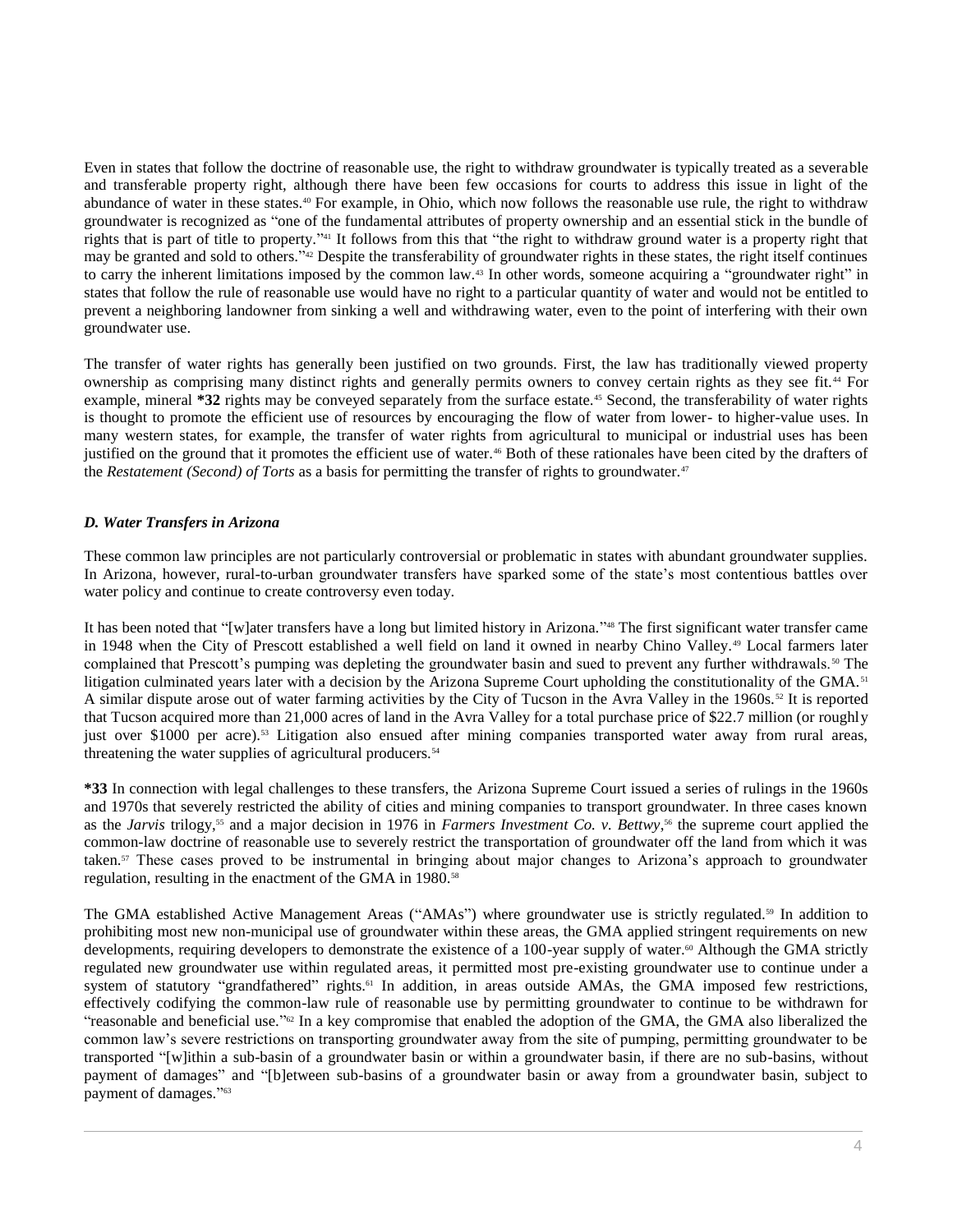The GMA, however, did not put an end to controversies over water transfers. In fact, by allowing previously prohibited transfers, the GMA enabled cities to acquire land beyond the boundaries of urban AMAs solely for the appurtenant water. Several cities **\*34** acquired such "water farms" in the 1980s when they believed that the Central Arizona Project<sup>64</sup> would not provide enough water to support their anticipated future growth.<sup>65</sup> In response to opposition from rural interests, the legislature enacted the Groundwater Transportation Act in 1991, which, along with later amendments, ended the controversial "water farm" era by prohibiting the transportation of groundwater between groundwater basins, with some exceptions.<sup>66</sup> *Davis* arose out of one of the exceptions, a provision that allowed up to 14,000 acre-feet of water from the Big Chino sub-basin to be transferred annually by the City of Prescott.<sup>67</sup> The exception also allows for historically-irrigated acres in the Big Chino sub-basin--those lands under irrigation between 1975 and 1990--to be retired and water transferred to cities and towns within the Prescott AMA.<sup>68</sup>

It is notable that in all of these earlier water transfers, the city or mining company needing water purchased land as opposed to water rights. However, Arizona has long followed the doctrine of reasonable use and continues to do so outside of AMAs. $\degree$  Thus, if Arizona were to treat the right to withdraw groundwater as a severable and transferable property right--as the rule of reasonable use seems to permit--nothing would prevent a city from acquiring water rights instead of land. By the same token, nothing would prevent landowners from selling their land while reserving water rights or, conversely, selling their water rights while maintaining ownership of the land.

Why, then, did the Arizona Supreme Court reject an attempt to reserve groundwater rights in *Davis*? The answer lies in how the Arizona legislature, aided by the courts, was able to fashion a water policy that reconciles the private property rights traditionally associated with the common-law rule of reasonable use with the public interest in protecting the state's increasingly overburdened groundwater supplies.

#### *E. Arizona's Early Approach to Groundwater*

Most states in the West have rejected the common law and its policy of permitting largely unrestricted groundwater use. Some of these states have applied the doctrine of prior appropriation to groundwater, either by legislation or court decision.<sup>70</sup> Other states have **\*35** adopted some other form of apportioning groundwater rights to prevent overdraft conditions.<sup>71</sup> Until enactment of the GMA, however, Arizona continued to allow virtually unrestrained groundwater pumping under the doctrine of reasonable use. For a time, it also appeared to accept the idea that groundwater is "owned" by owners of the overlying land and, therefore, that these owners have a property interest in the entirely prospective use of groundwater.

In the 1904 case of *Howard v. Perrin*,<sup>72</sup> consistent with the then-prevailing common-law view, the Arizona Supreme Court characterized a landowner's right to groundwater as one of absolute ownership: "Throughout the Pacific Coast, where the doctrine of appropriation obtains, the decisions are uniform to the effect that waters percolating generally through the soil beneath the surface are the property of the owner of the soil."73

In 1931, in the *Southwest Cotton* case, and again in 1953, in *Bristor II*, the Arizona Supreme Court refused to apply the doctrine of "prior appropriation" to restrict groundwater withdrawals.<sup>74</sup> Although *Southwest Cotton* did not decide between the common law absolute ownership rule and the rule of reasonable use, that question was answered in *Bristor II*, which adopted the rule of reasonable use.<sup>75</sup> In both cases, the courts appeared to accept the view that landowners have property rights to groundwater. In *Bristor II*, for example, the court refused to apply the doctrine of prior appropriation to groundwater (after reversing its own adoption of the doctrine a year earlier) because doing so would have threatened to shut down later users.<sup>76</sup> As *Bristor II* explained, *Southwest Cotton's* rejection of the doctrine of prior appropriation had "become a rule of property ... entitled to protection under the law as declared."<sup>77</sup>

This property-rights view of groundwater was perpetuated two decades later in *Neal v. Hunt*,<sup>78</sup> which involved a water rights agreement closely resembling the reservation in *Davis*. In *Neal* a property owner sold a ranch in rural Mohave County but kept a portion of the ranch from which he intended to withdraw groundwater and transport it thirty miles to the City of Kingman.<sup>79</sup> In a separate agreement not mentioned in the deed or recorded, the seller "reserved the water rights to the ranch ... except for enough water for the buyer to irrigate forty acres of crops."<sup>80</sup>

**\*36** Although the supreme court characterized the agreement as an attempt to reserve water rights,<sup>81</sup> the agreement took a somewhat unusual form.<sup>82</sup> Under the agreement, the seller was permitted to withdraw and transport groundwater solely from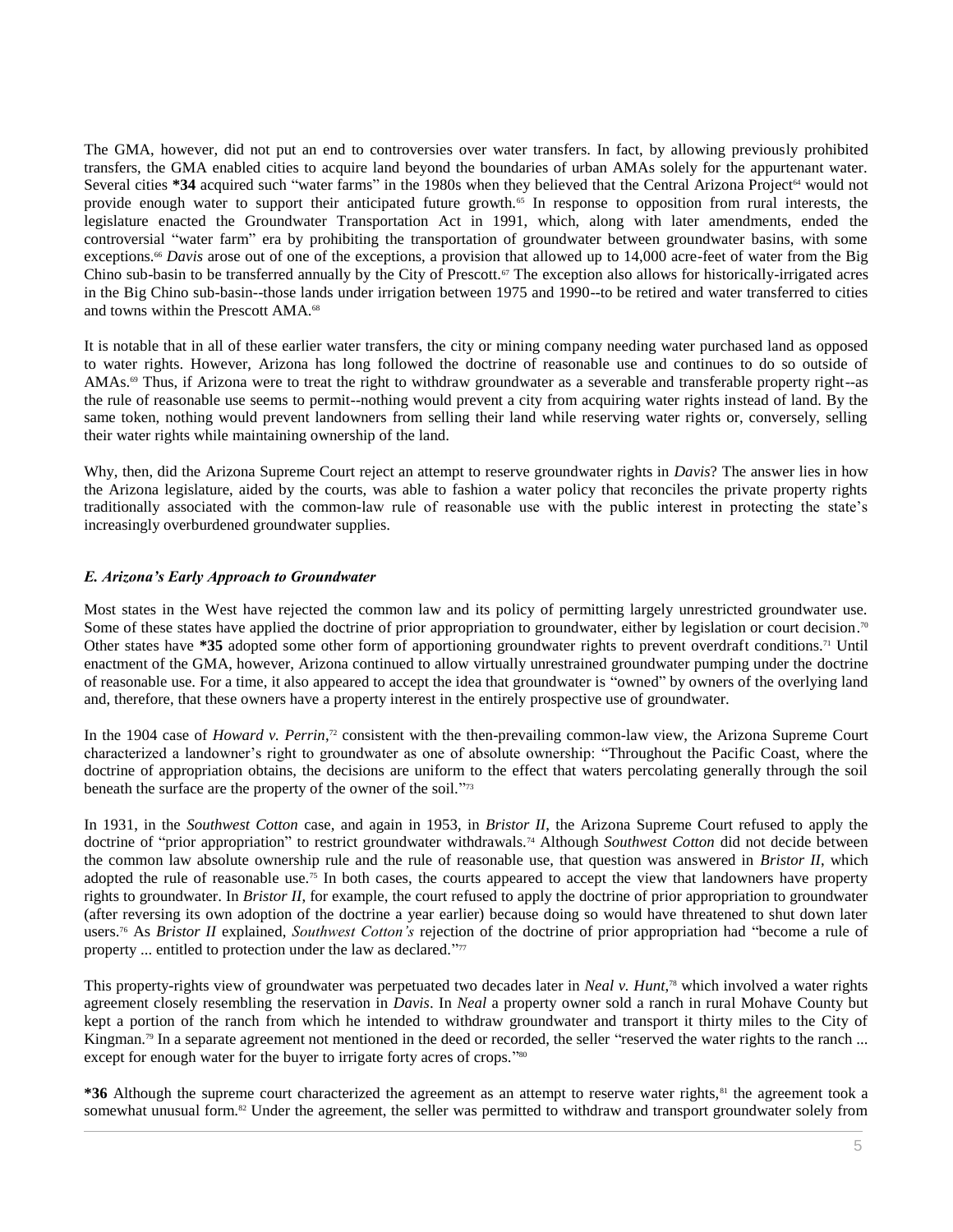the land it still owned.<sup>83</sup> At the same time, the buyer was restricted in the amount of water it could withdraw and was precluded from attempting to enjoin the seller's withdrawal and transportation of groundwater off its own land. <sup>84</sup> Thus, the agreement appears to have been an attempt to "contract around" the doctrine of reasonable use, adopted only a few years earlier in *Bristor II*, by preventing the buyer from complaining about any depletion of groundwater resulting from the seller's transportation of water off the overlying land.

In any event, the supreme court characterized the agreement as an attempt to reserve water rights appurtenant to the ranch.<sup>85</sup> However, the court did not address whether the reservation was valid under Arizona law but rather whether subsequent buyers of the ranch, who acquired their property without notice of the water rights agreement, were bound by it.<sup>86</sup> In addressing that issue, the supreme court treated the right to withdraw groundwater as a "hereditament"--an interest in real property--which must be conveyed by deed.<sup>87</sup> Because the subsequent buyers acquired their property without notice of the unrecorded agreement, the court held that they were not bound by its restrictions.<sup>88</sup>

## *F. The Evolution From Property Rights To "Unvested Expectations"*

The supreme court's decisions through 1975 when *Neal* was decided suggest that the court had settled on the conclusion that the right to withdraw groundwater was a property right that could be severed and transferred apart from the surface estate. *Neal* itself appears to have assumed the validity of such an agreement.<sup>89</sup> Moreover, in the court's first *Jarvis* decision in 1969 (*Jarvis I*), the court canvassed several of its earlier cases, including *Howard v. Perrin*, *Southwest Cotton*, and *Bristor II*, and stated that "[t]he rule that the owner of land owns the water beneath the soil has been the continuous holding of this court for seventy-five years."<sup>90</sup> Technically, the decisions referenced by the court did not address the specific nature of an owner's rights to groundwater and instead simply refused to apply the doctrine of prior appropriation to groundwater. But the court's statement--that landowners \*37 "own" the groundwater beneath their land<sup>91</sup>--implied that the court would treat the right to withdraw groundwater as a "stick" in the bundle of property rights and, by extension, as something that could be severed and transferred apart from the land. However, the court had never directly addressed the issue, and at least one case, *Southwest*  Engineering Co. v. Ernst,<sup>92</sup> cast considerable doubt on the matter.

*Ernst* involved a constitutional challenge to the Groundwater Act of 1948, which prohibited the drilling of most new irrigation wells within designated "critical groundwater areas." <sup>93</sup> Landowners that were denied the ability to expand their groundwater use challenged the statute, arguing that they had a protected property interest in the groundwater beneath their land and that the Act's prohibition on new or expanded use resulted in the unconstitutional "confiscation," or "taking," of their property without just compensation.<sup>94</sup> The case thus presented a direct challenge to the legislature's ability to protect the state's rapidly depleting groundwater basins. If the court were to uphold the challenge on the ground that the legislation deprived landowners of vested property rights, the requirement to pay compensation would have been a serious obstacle to any effort to regulate groundwater use.

Despite previous statements that groundwater "belongs" to overlying landowners, the court rejected the challenge by these landowners, but not because it found that they lacked a property interest in the prospective use of groundwater. Instead, the court held that the legislature had the authority to restrict new groundwater use under its "police power"--the general authority of a state to promote health, safety and welfare.<sup>95</sup> As the court explained, "[w]here the public interest is ... significantly involved, the preferment of that interest *over the property interest of the individual* even to the extent of its destruction is a distinguishing characteristic of the exercise of the police power." 96

*Ernst* can thus be read to suggest that Arizona law viewed the right to withdraw groundwater as a property right but one that may be divested (without compensation) in the exercise of the state's police power. Under *Ernst's* reasoning, as long as groundwater use has not been prohibited, a landowner could transfer the right to withdraw groundwater to someone who does not own the land. That person, however, would remain subject to the legislature's authority to restrict or revoke its exercise in the future. So viewed, the "property right" that a landowner enjoys with respect to groundwater would be quite unlike traditional property rights, which are protected from government confiscation without compensation.<sup>97</sup>

**\*38** The "police power" rationale employed by the court had some support in the law at the time *Ernst* was decided in 1955, but such support has since been fatally undermined by later cases. Specifically, in *Lucas v. South Carolina Coastal Council*,<sup>98</sup> the United States Supreme Court rejected the argument that a state can avoid the consequences of its regulation of property simply by showing that the regulation was a proper exercise of its police power.<sup>99</sup> While reaffirming its long-held view that a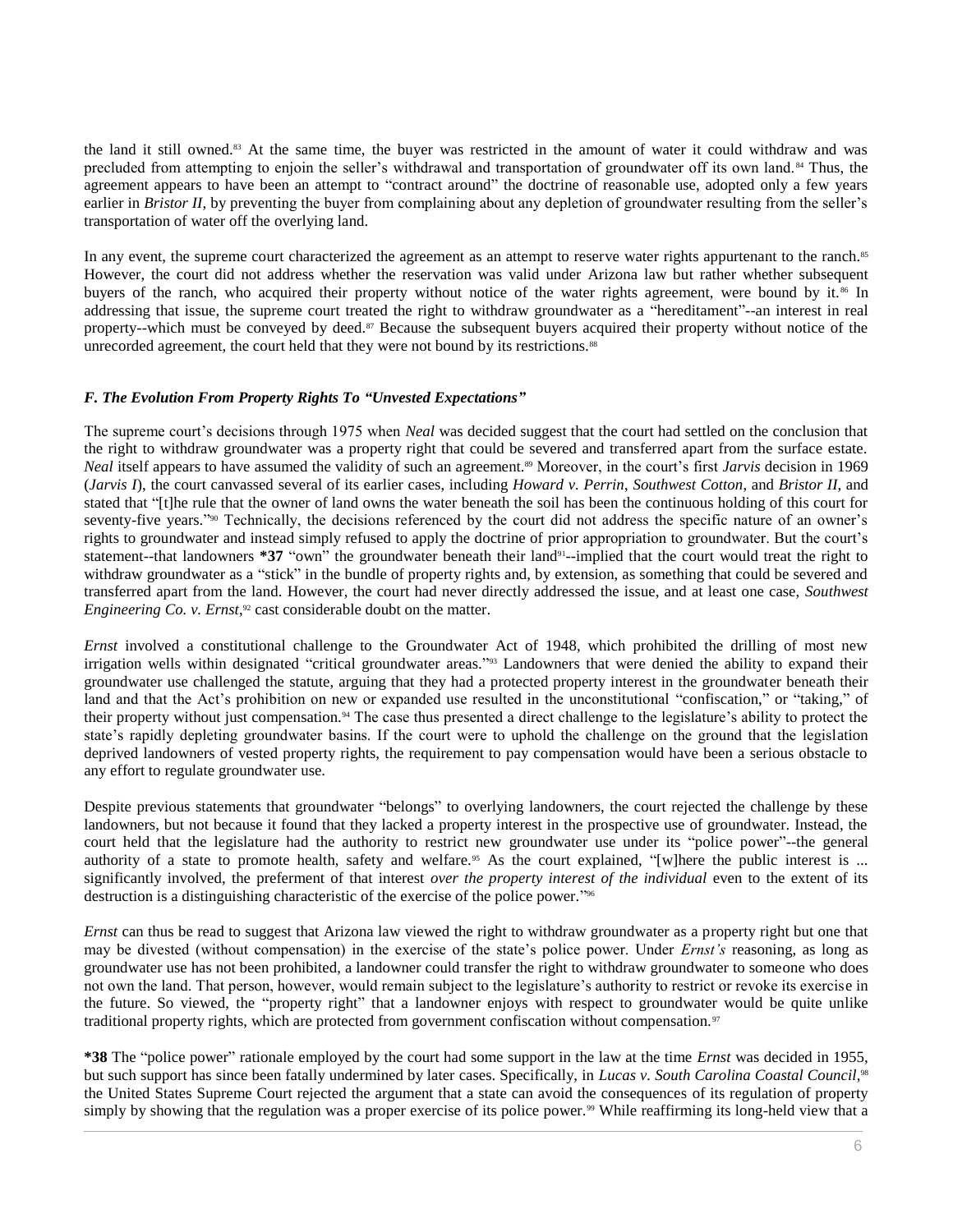state may affect property values without necessarily incurring an obligation to compensate affected landowners,  $100$  the Supreme Court identified two situations where compensation would be required.<sup>101</sup> If government regulation goes "too far"<sup>102</sup> or results in a complete deprivation of "all economically beneficial uses" of property,<sup>103</sup> compensation must be paid to sustain it.<sup>104</sup> *Lucas* thus effectively overruled the "police power" rationale on which *Ernst* relied and raised the specter that takings liability might arise from government restrictions on groundwater use, particularly restrictions that render stand-alone "groundwater rights" without any economic value.

Although the "police power" rationale carried the day in *Ernst*, the Arizona Supreme Court shifted ground in its seminal 1981 decision in *Chino Valley II*, in which it rejected a constitutional challenge to the GMA.<sup>105</sup> The centerpiece of the court's opinion in *Chino Valley II* was its rejection of statements in earlier cases suggesting that landowners "own" the water underlying their land and that landowners therefore have a protected right to initiate new groundwater use.<sup>106</sup> In confronting this earlier language, the court explained that, "[i]n the absolute sense, there can be no ownership in seeping and percolating waters until they are reduced to actual possession and control by the person claiming them because of their migratory character."<sup>107</sup> It seems clear that the court's rejection of its earlier statements was intended to disavow any notion that landowners have vested rights to groundwater (at least those landowners not currently pumping groundwater), thus clearing the way for the GMA's restrictions on most new or expanded uses of groundwater. However, the court left the door open, if only slightly, for the arguments made by the previous landowner in *Davis*.

After rejecting the fiction that landowners "own" the water percolating beneath their land, *Chino Valley II* characterized the rights of landowners in the following terms: "We therefore hold that there is no right of ownership of groundwater in Arizona prior to its **\*39** capture and withdrawal from the common supply *and that the right of the owner of the overlying land is*  simply to the usufruct of the water."<sup>108</sup>

This passage has been the subject of conflicting interpretations. The reference to "usufructory" rights could mean that landowners have no vested rights to groundwater still in the ground but only a right to groundwater after it has been withdrawn and reduced to actual possession, and not as real property but as personal property.<sup>109</sup> On the other hand, it could mean, as the previous owner of the ranch property argued in *Davis*, that while landowners do not own the physical molecules of groundwater still in the ground, they do have a right to withdraw the groundwater, and this right is a vested property right. The Arizona Court of Appeals accepted the latter interpretation in upholding the previous owner's attempt to reserve groundwater rights in *Davis*. <sup>110</sup> Citing *Chino Valley II*, the court held that landowners have a right to the "usufruct" of groundwater and that "[t]his right (to use water associated with real property) is a property right."<sup>111</sup> In other words, the court of appeals treated groundwater no differently than mineral interests such as oil or gas, which can be carved out in a deed and reserved to the seller.<sup>112</sup>

Admittedly, several lower court decisions appeared to support the court of appeals' interpretation of *Chino Valley II*. For example, in *Paloma Investment Ltd. Partnership v. Jenkins*, <sup>113</sup> the holder of an option to acquire the 67,000-acre Paloma Ranch (Jenkins) assigned his right to acquire the ranch to someone else but purported to reserve a share of all proceeds from future sales of water off the ranch.<sup>114</sup> A subsequent buyer of the ranch property challenged the water-rights agreement, arguing that, as a nonparty to the agreement, it was not bound by the agreement, and because no real property interest had been reserved, Jenkins had no right to enforce the agreement against successive owners of the property.<sup>115</sup> In upholding the agreement, the Arizona Court of Appeals addressed the nature of groundwater rights in Arizona. Citing both *Neal* and *Chino Valley II*, the court stated that the right to withdraw **\*40** groundwater is a "real property interest" which may be conveyed apart from the property.<sup>116</sup> The court ultimately recognized, however, that the interest reserved by Jenkins "[was] not to use the water itself, the ordinary form of water rights" but rather a "royalty interest." <sup>117</sup> The court concluded that Jenkins' royalty interest was a real-property right, which had been properly reserved and could be enforced against subsequent owners.<sup>118</sup>

Despite *Paloma*'s characterization of the "usufructory" right to withdraw groundwater as a property right, it was equally clear or so it seemed, that the Arizona Supreme Court had squarely rejected this interpretation of *Chino Valley II* in several of its earlier rulings in the Gila River General Stream Adjudication.<sup>119</sup> The Gila River adjudication is an ongoing proceeding to determine all surface water rights (including rights to "subflow" <sup>120</sup>) in the Gila River system.<sup>121</sup> In *Gila River I*, the Supreme Court rejected a challenge to the adequacy of the summons and instructions sent to property owners notifying them of their right to participate in the proceedings.<sup>122</sup> Two categories of property owners challenged the adequacy of the summons: (1) those that were pumping groundwater at the time of the summons, and (2) those that were not yet pumping groundwater but claimed a right do so in the future.<sup>123</sup> Both categories of landowners claimed a property interest in the future use of nonappropriable (*i.e.*, "percolating") groundwater and argued that this right could be impaired by a legal determination of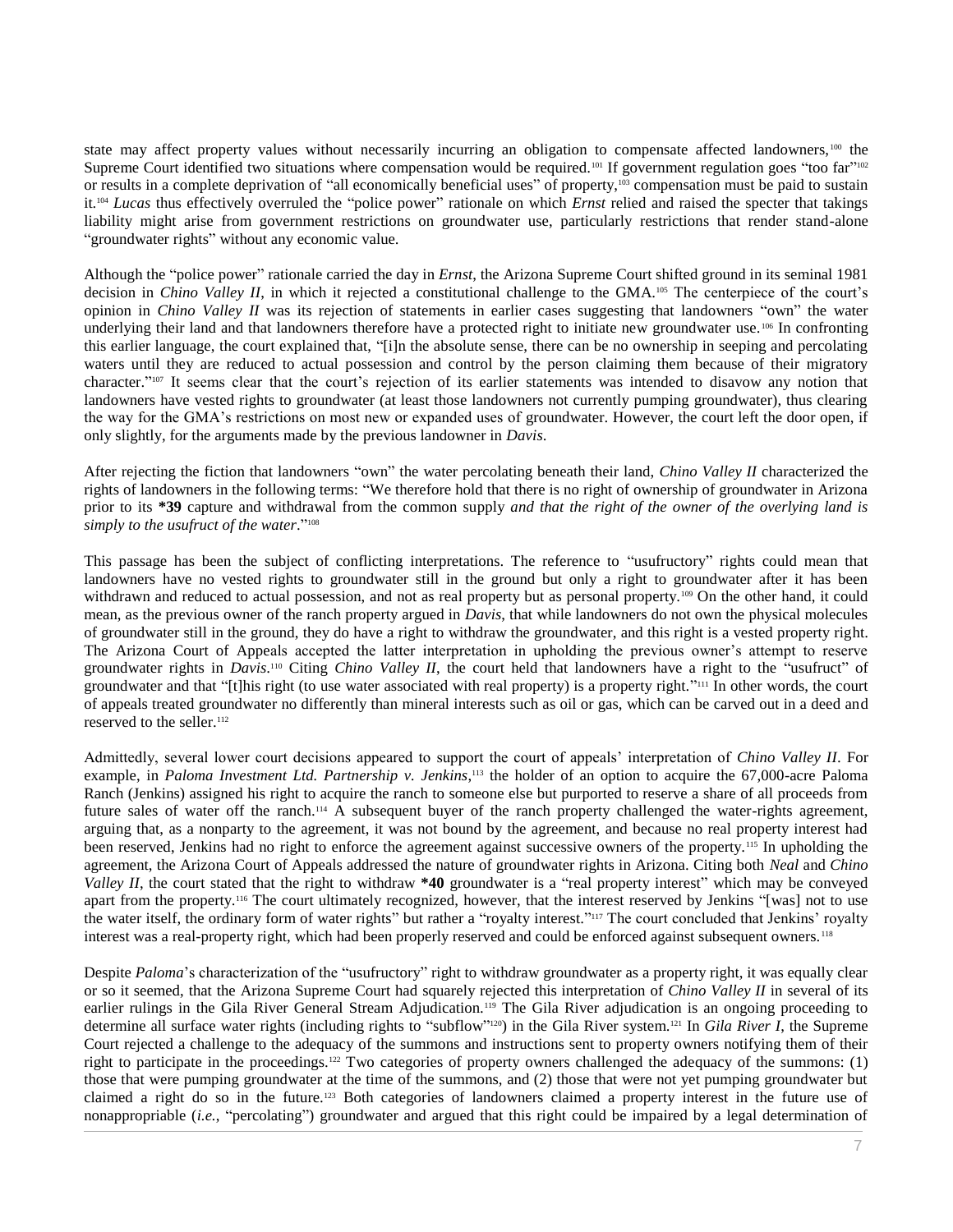when underground water is appropriable (*i.e.*, "subflow").<sup>124</sup>

Turning first to the claims of current users, the court assumed, without deciding, that these landowners have a protected property interest arising from their pre-existing use of groundwater.<sup>125</sup> As to these landowners, the court upheld the summons and instructions as providing adequate notice of the proceedings and the issues to be decided.<sup>126</sup> The court then addressed the claims of landowners with no history of groundwater use.<sup>127</sup> Relying on *Chino Valley II*, the court held that these landowners had "no legally recognized property right in potential, future groundwater use" and, accordingly, no right to receive notice in the adjudication.<sup>128</sup>

Similarly, in *Gila River IV*, the supreme court addressed a takings challenge by property owners who argued that the trial court's adoption of an expansive definition of **\*41** "subflow" unconstitutionally impaired their right to the future development and use of percolating groundwater underlying their property.<sup>129</sup> The landowners argued that the lower court's broad definition of "subflow" had the effect of permitting surface-water-rights holders to enjoin them from pumping what had previously been classified as nonappropriable groundwater, and therefore the ruling unconstitutionally infringed their "rights" to future groundwater use.<sup>130</sup> Relying on *Chino Valley II* and *Gila River I*, the court rejected their claim, reiterating that these landowners have no property interest in prospective groundwater use.<sup>131</sup>

#### **II. THE** *DAVIS* **CASE**

From these cases, it was a small step to the outcome in *Davis. Davis* arose out of a dispute involving property commonly known as the CF Ranch in the Big Chino Valley, an area that lies approximately thirty miles northwest of Prescott and outside the Prescott AMA.<sup>132</sup> For decades, the Big Chino groundwater sub-basin had been identified as a potential source of water for Prescott and other communities in central Yavapai County. Attempting to capitalize on Prescott's future need for water, the owner of the CF Ranch, Red Deer Cattle Company ("Red Deer"), sold the ranch in 1984 but purported to reserve "all commercial water rights and waters incident and appurtenant to and within the real property." <sup>133</sup> At the time the ranch was sold, however, it was far from clear that Arizona law would permit the attempted reservation. No Arizona case had ever recognized the existence of "commercial water rights," let alone sanctioned a reservation of such rights, and several years earlier, *Chino Valley II* had rejected the notion that landowners have a real property interest in the prospective use of groundwater.<sup>134</sup> Nonetheless, Red Deer's owner was a Texas resident and appears to have been attempting to speculate on the value of the groundwater on the theory that Arizona, like Texas, would allow the reservation of groundwater rights, thereby permitting the sale of those rights to Prescott or another community in need of water.

Approximately twenty years after acquiring the CF Ranch, the then-owner of the ranch ("Davis") entered into an option to sell the CF Ranch, as well as his adjacent CV Ranch, to the City of Prescott for \$30 million.<sup>135</sup> Prescott acquired the option as part of its plan to transport groundwater from the Big Chino Sub-basin through a thirty-mile-long pipeline to serve its growing population. Soon thereafter, counsel for Red Deer sent a letter threatening to sue Prescott if it exercised its option, claiming that rights to the groundwater beneath the CF Ranch had been severed from the surface estate and did not belong to Davis. After the city allowed the option to expire, Davis filed a complaint seeking to quiet **\*42** title to the property.<sup>136</sup> Relying on *Chino Valley II* and the *Gila River* cases, the superior court struck down the reservation, holding that Red Deer did not have a property interest in prospective groundwater use and therefore had no real property rights capable of being severed and reserved in a deed.<sup>137</sup> The court of appeals reversed, holding that the reservation was valid under Arizona law.<sup>138</sup>

In a unanimous opinion authored by Justice Bales, the supreme court vacated the court of appeals' opinion and held that the attempted reservation was invalid.<sup>139</sup> Like the court of appeals, the supreme court focused on *Chino Valley II*, but it drew a very different conclusion about what the case held:

*Chino Valley II* used the term "usufruct" to describe the rights of landowners with respect to underlying groundwater. But *Chino Valley II*'s use of that term does not mean that landowners have some vested real property right in the potential use of groundwater. Rather, as *Chino Valley II* makes clear, the landowner's right is perhaps better described as an unvested expectancy insofar as it concerns the potential future use of groundwater that has never been captured or applied. This is why this Court concluded in *Chino Valley II* ... that the restrictions on groundwater use under the GMA did not unconstitutionally infringe the rights of landowners.<sup>140</sup>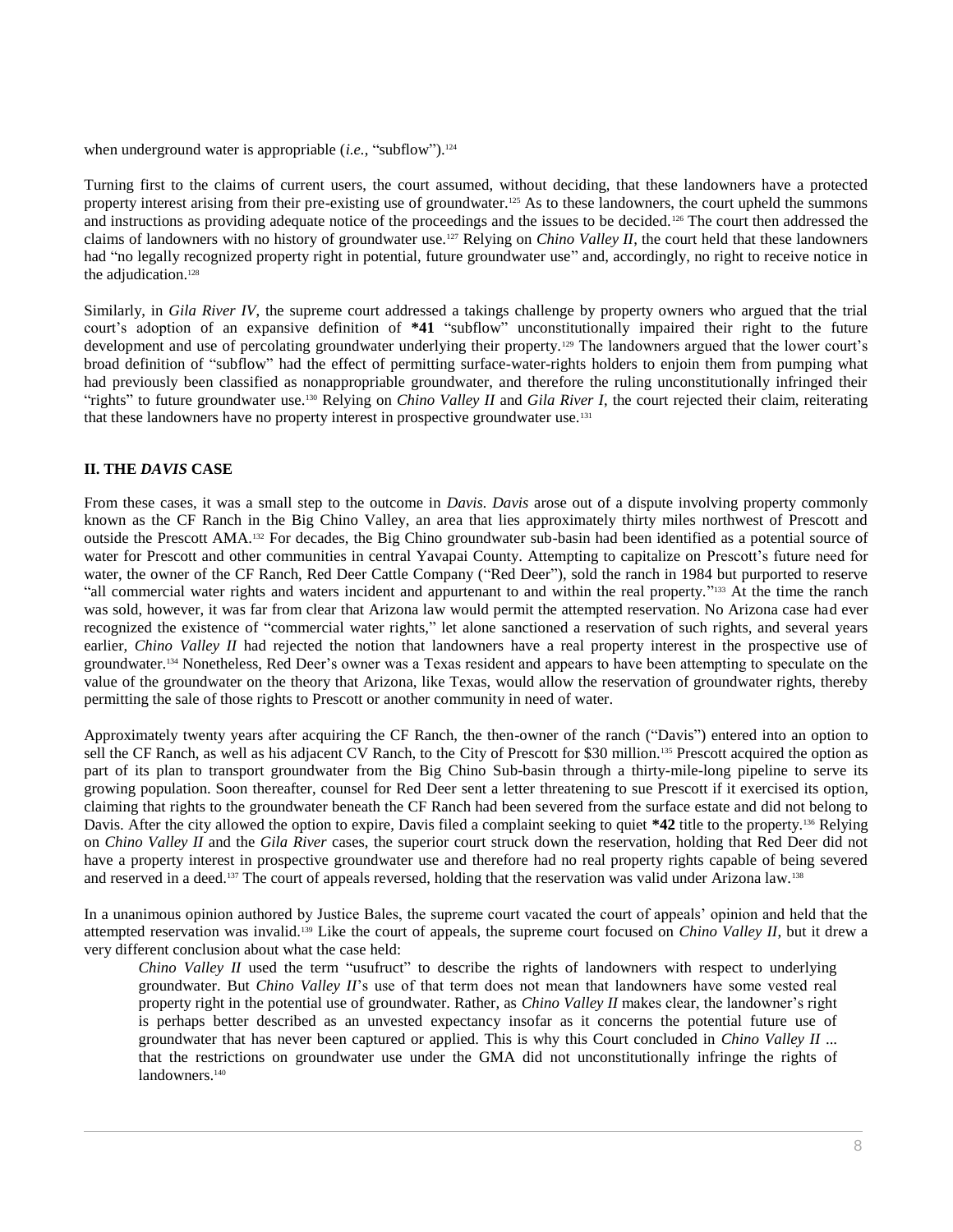Because Red Deer had "not identified any pre-existing or current use of the groundwater underlying the CF Ranch," the court concluded that it had no "vested real property right" that could be severed and reserved in a deed.<sup>141</sup>

The court also disagreed with the court of appeals' narrow reading of *Gila River I* as a case that dealt only with rights to surface water, concluding that the case had rejected the notion that landowners that were not currently using groundwater have a "property right in potential, future groundwater use."<sup>142</sup> Gila River I proved to be significant because it made it difficult to argue that landowners have property rights in groundwater, even if those rights are subject to regulation under the police power. This argument had carried the day in *Ernst*,<sup>143</sup> and the court of appeals also appeared to accept the argument in upholding the reservation, concluding that the previous owner had reserved "*whatever* commercial groundwater rights might be associated with the property." <sup>144</sup> In refusing to take this approach in *Gila River I* and again in *Davis*, the supreme court was likely responding to **\*43** changes in the law, most notably in *Lucas*, that precluded use of the "police power" rationale to justify depriving an owner of property rights without compensation.<sup>145</sup>

The court also found it significant that, in authorizing municipalities to transport groundwater from the Big Chino sub-basin into the Prescott AMA, the GMA required a city or town either to own land in the sub-basin or to obtain the "consent of the landowner" to transport water off its land.<sup>146</sup> The statute provides:

A city or town that owns land consisting of historically irrigated acres in the Big Chino sub-basin ... or a city or town *with the consent of the landowner*, may withdraw from the land for transportation to an adjacent initial active management area an amount of groundwater determined pursuant to this section.<sup>147</sup>

The court noted that this section "presumes that a landowner has authority to consent to a city or town's withdrawing water from the land for transportation," which would not be the case "if a prior owner could reserve and sever from the land the rights to the potential future use of groundwater."<sup>148</sup>

Finally, the court acknowledged that "there are many policy arguments for or against allowing the transfer, outside of AMAs, of rights to prospectively use groundwater," but it concluded that "those arguments should be weighed by the legislature if it thinks it desirable to amend this aspect of the GMA." 149

## **III. GROUNDWATER LITIGATION AFTER** *DAVIS*

## *A. Rights of Current Groundwater Users*

The supreme court's opinion in *Davis* confirms the transformation of Arizona groundwater law begun by the court in *Chino Valley II*. It also makes clear that, at least in the absence of any pre-existing use of groundwater, landowners do not have a property interest in groundwater. But is the same true for landowners that *are* pumping groundwater? Do current groundwater users have vested rights? *Davis* did not address this issue,<sup>150</sup> and thus the decision does not foreclose the possibility that landowners have a protected right to continue their existing groundwater use. It also leave open the possibility that government regulation that curtails or prohibits existing pumping could result in the "taking" of property rights for which compensation must be paid.

The GMA largely avoided this issue by "grandfathering" existing uses.<sup>151</sup> The issue could become important, however, as grandfathered irrigation rights are diminished over **\*44** time under the Act's progressively restrictive conservation requirements.<sup>152</sup> It could also become significant if the legislature or the courts were to take steps to curtail or prohibit the pumping of non-appropriable groundwater that threatens riparian areas. In particular, environmental groups and surface water rights holders such as SRP have argued that the pumping of groundwater from the Big Chino sub-basin by Prescott and other communities poses a threat to the nearby Verde River.<sup>153</sup> If these groups succeed in curtailing or shutting down such pumping, affected landowners may maintain that they are entitled to compensation for the reduction in the value of their property. This argument may carry even greater force after the November 2006 passage of Proposition 207--the Private Property Rights Protection Act--which requires the government to compensate landowners when land-use regulations merely reduce the value of their property.<sup>154</sup>

How the Supreme Court will resolve this issue may depend on whether the Court continues its recent trend of deferring to the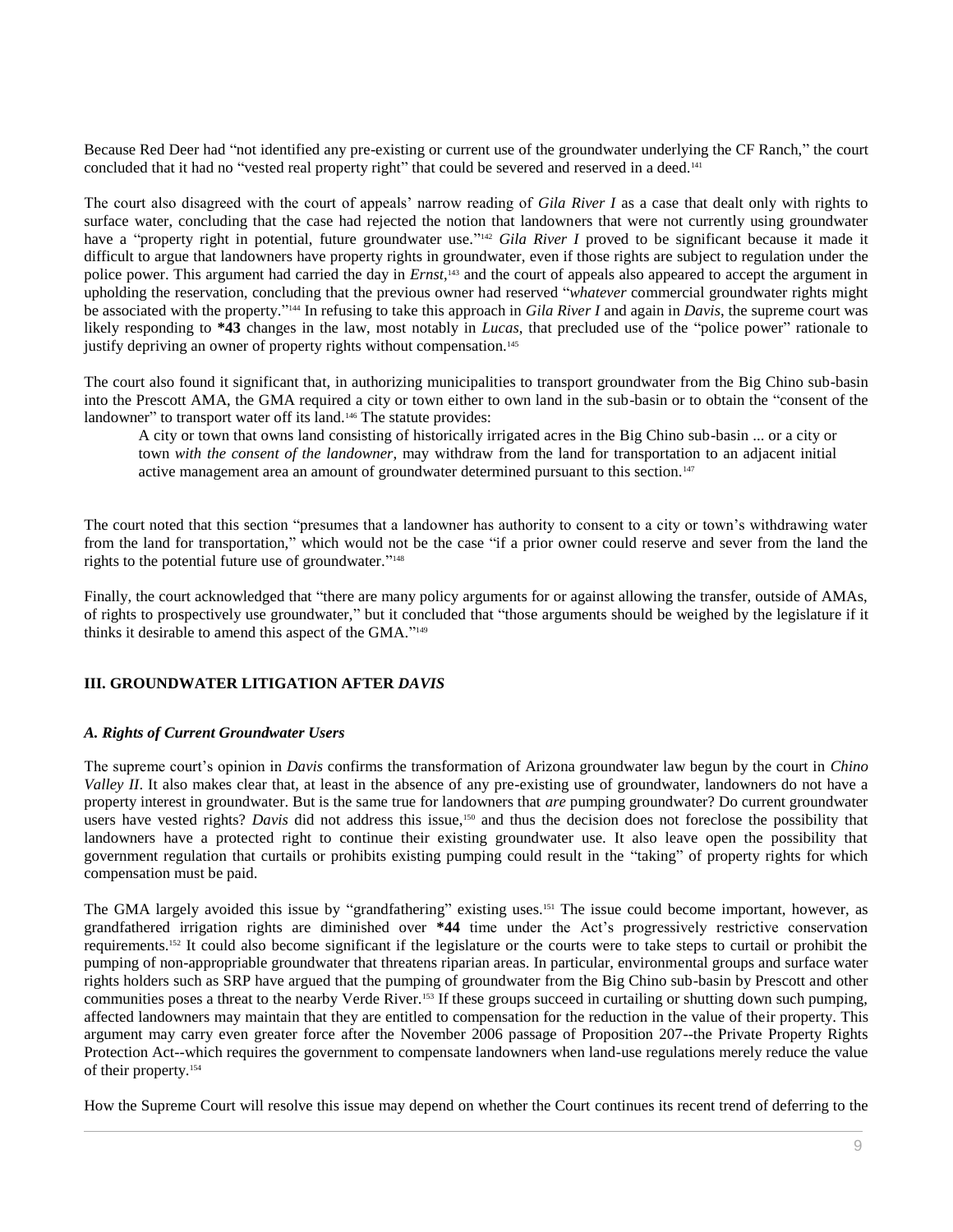legislature in matters involving water policy. If the Court were to view groundwater rights as purely a function of statute, the inquiry would be a relatively simple one--unless the legislature takes affirmative steps to establish or acknowledge vested rights based on existing groundwater use, no such rights exist. On the other hand, the court could be persuaded that even in the absence of legislation, its earlier cases already recognize a property right arising out of the prior use of groundwater. *Bristor II*, in particular, appeared to have existing groundwater users in mind when it rejected the doctrine of prior appropriation, explaining that such users have made "many and large investments ... in the development of ground waters," which the court felt bound to protect.<sup>155</sup> In grandfathering historical uses, the legislature also appeared to acknowledge that existing users have property rights that cannot be extinguished without compensation. Nevertheless, *Gila River I* treated this as an open issue, assuming without deciding that current groundwater users have property interests in groundwater.<sup>156</sup>

If the Arizona Supreme Court looks to other jurisdictions for guidance, it will see that courts in several states with somewhat similar groundwater systems have held that the initiation of groundwater use transforms a mere expectancy interest into a protected property right.<sup>157</sup> Florida, for example, has upheld private rights in groundwater where **\*45** landowners have been deprived of existing uses of groundwater.<sup>158</sup> Florida's approach could prove to be significant because *Chino Valley II* relied heavily on a Florida decision that concluded, much like *Chino Valley II*, that "[t]he right of the owner to ground water underlying his land is to the usufruct of the water and not to the water itself." 159

## *B. Other Types of Land-Use Restrictions*

The supreme court also explicitly left open the "circumstances in which the owner of the surface estate may, consistent with the GMA, grant others contractual rights to withdraw, use, or transport groundwater from beneath the owner's land."<sup>160</sup>

Certainly, a landowner outside an AMA can enter into contractual arrangements to sell water to others, subject to the GMA's transportation rules. But what about other types of long-term arrangements that purport to bind subsequent owners of the property? Must a city or other large water user acquire land in order to obtain the ability to withdraw and transport groundwater in the future? Or could they employ other types of land-use arrangements that do not involve purchasing land, such as a blanket easement that would permit the drilling of wells when additional water supplies are needed? By the same token, could one who wishes to speculate on groundwater acquire a "groundwater easement" (as opposed to "commercial water rights"), and thereby acquire the right to control the marketing of groundwater from the property in the future? If not, could a landowner accomplish the same thing by retaining a small portion of its property but selling the rest subject to a restrictive covenant that prohibits the buyer from withdrawing groundwater?

The 1991 prohibition on most rural-to-urban groundwater transfers reduces the practical significance of many of these issues by limiting the opportunities for transporting groundwater into urban AMAs.<sup>161</sup> Nonetheless, these issues could arise if the prohibition on interbasin transfers is modified or drought conditions or rural growth create a need for supplemental water supplies in rural areas. The issue could also arise as agricultural land outside AMAs is converted to industrial or residential use subject to an area-wide declaration of covenants and restrictions that purports to reserve rights to withdraw groundwater or to transfer them from individual landowners to a common developer or water district.<sup>162</sup> To the extent such creative land-use measures effectively operate as an attempt to reserve "groundwater rights," *Davis* may compel the conclusion that they are unenforceable.

#### **\*46 CONCLUSION**

*Davis* is an interesting example of how the common-law process works. *Southwest Cotton* started that process more than seventy-five years ago, rejecting the doctrine of prior appropriation and introducing the unique concept of "subflow" to distinguish between appropriable and nonappropriable underground water.<sup>163</sup> Two decades later in *Bristor I* and *II*, the court, with a shifting cast of justices, at first accepted, and then rejected applying prior appropriation to groundwater and instead adopted the rule of reasonable use.<sup>164</sup> Forced to confront the implications of these and other decisions, *Chino Valley II* disavowed the property-rights foundation of the common law and made it possible for the legislature to enact reasonable restrictions on groundwater use.<sup>165</sup> *Davis* is the latest step in the process, but it almost certainly could not have come first in the progression. And it will undoubtedly have implications of its own in future water-rights cases, particularly those that involve attempts, whether directly or indirectly, to reserve, convey or restrict groundwater use.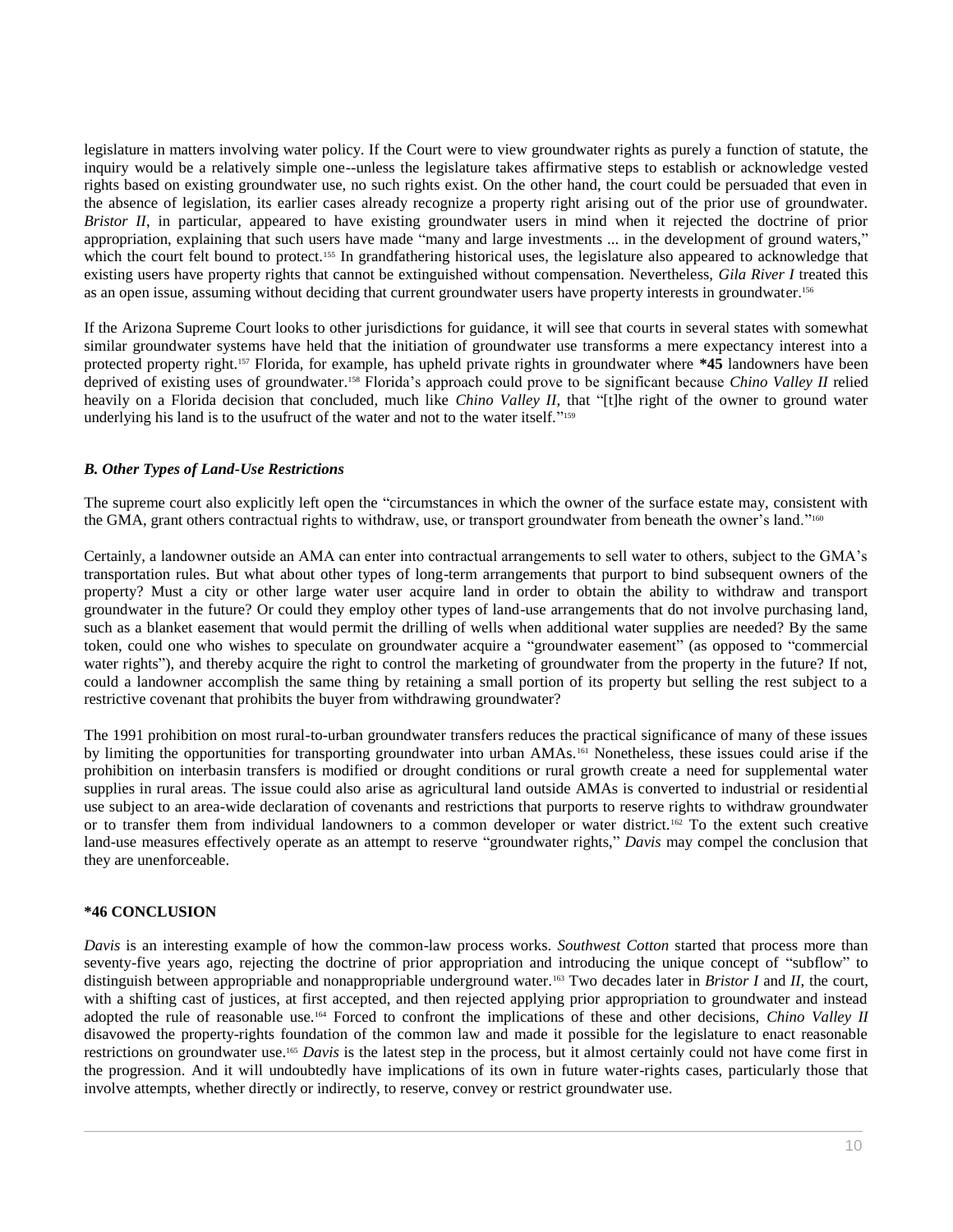#### Footnotes

- a<sup>1</sup> Partner, Lewis and Roca LLP, Phoenix, Arizona. The author was counsel to one of the parties when the case that is the subject of this article was decided by the Arizona Supreme Court. The views expressed are those of the author alone. This article is adapted from a paper presented at the 17th Annual Arizona Water Law Conference in Phoenix, Arizona on August 13, 2009.
- <sup>1</sup> [Ariz. Pub. Serv. Co. v. Long, 773 P.2d 988, 995 \(Ariz. 1989\).](http://www.westlaw.com/Link/Document/FullText?findType=Y&serNum=1989058344&pubNum=0000661&originatingDoc=I0ecc82962df011e18b05fdf15589d8e8&refType=RP&fi=co_pp_sp_661_995&originationContext=document&vr=3.0&rs=cblt1.0&transitionType=DocumentItem&contextData=(sc.Search)#co_pp_sp_661_995)
- <sup>2</sup> [203 P.3d 506 \(Ariz. 2009\).](http://www.westlaw.com/Link/Document/FullText?findType=Y&serNum=2018387096&pubNum=0004645&originatingDoc=I0ecc82962df011e18b05fdf15589d8e8&refType=RP&originationContext=document&vr=3.0&rs=cblt1.0&transitionType=DocumentItem&contextData=(sc.Search))
- 3 *Id.* [at 507.](http://www.westlaw.com/Link/Document/FullText?findType=Y&serNum=2018387096&originatingDoc=I0ecc82962df011e18b05fdf15589d8e8&refType=RP&originationContext=document&vr=3.0&rs=cblt1.0&transitionType=DocumentItem&contextData=(sc.Search))
- <sup>4</sup> [Davis v. Agua Sierra Res., L.L.C., 174 P.3d 298, 304-06 \(Ariz. Ct. App. 2008\),](http://www.westlaw.com/Link/Document/FullText?findType=Y&serNum=2014736199&pubNum=0004645&originatingDoc=I0ecc82962df011e18b05fdf15589d8e8&refType=RP&fi=co_pp_sp_4645_304&originationContext=document&vr=3.0&rs=cblt1.0&transitionType=DocumentItem&contextData=(sc.Search)#co_pp_sp_4645_304) *vacated*[, 203 P.3d 506 \(Ariz. 2009\).](http://www.westlaw.com/Link/Document/FullText?findType=Y&serNum=2018387096&pubNum=0004645&originatingDoc=I0ecc82962df011e18b05fdf15589d8e8&refType=RP&originationContext=document&vr=3.0&rs=cblt1.0&transitionType=DocumentItem&contextData=(sc.Search))
- <sup>5</sup> *Davis*[, 203 P.3d at 510-12.](http://www.westlaw.com/Link/Document/FullText?findType=Y&serNum=2018387096&pubNum=0004645&originatingDoc=I0ecc82962df011e18b05fdf15589d8e8&refType=RP&fi=co_pp_sp_4645_510&originationContext=document&vr=3.0&rs=cblt1.0&transitionType=DocumentItem&contextData=(sc.Search)#co_pp_sp_4645_510)
- 6 *Id.* [at 510.](http://www.westlaw.com/Link/Document/FullText?findType=Y&serNum=2018387096&originatingDoc=I0ecc82962df011e18b05fdf15589d8e8&refType=RP&originationContext=document&vr=3.0&rs=cblt1.0&transitionType=DocumentItem&contextData=(sc.Search))
- <sup>7</sup> Under the GMA, landowners outside AMAs may "[w]ithdraw and use groundwater for reasonable and beneficial use," subject to certain restrictions on transporting the water for use elsewhere. ARIZ. [REV. STAT. ANN. § 45-453](http://www.westlaw.com/Link/Document/FullText?findType=L&pubNum=1000251&cite=AZSTS45-453&originatingDoc=I0ecc82962df011e18b05fdf15589d8e8&refType=LQ&originationContext=document&vr=3.0&rs=cblt1.0&transitionType=DocumentItem&contextData=(sc.Search)) (2010).
- <sup>8</sup> *Davis*[, 203 P.3d at 512.](http://www.westlaw.com/Link/Document/FullText?findType=Y&serNum=2018387096&pubNum=0004645&originatingDoc=I0ecc82962df011e18b05fdf15589d8e8&refType=RP&fi=co_pp_sp_4645_512&originationContext=document&vr=3.0&rs=cblt1.0&transitionType=DocumentItem&contextData=(sc.Search)#co_pp_sp_4645_512)
- <sup>9</sup> Those filing amicus curiae briefs urging the Arizona Supreme Court to hear the case were the Arizona Department of Public Resources, the Salt River Project Agricultural Improvement and Power District ("SRP"), the Town of Prescott Valley, the Town of Chino Valley, Freeport McMoRan Copper and Gold, Inc., and the Roosevelt Water Conservation District.
- <sup>10</sup> *See* [Lucas v. S.C. Coastal Council, 505 U.S. 1003, 1018 \(1992\).](http://www.westlaw.com/Link/Document/FullText?findType=Y&serNum=1992116311&pubNum=0000780&originatingDoc=I0ecc82962df011e18b05fdf15589d8e8&refType=RP&fi=co_pp_sp_780_1018&originationContext=document&vr=3.0&rs=cblt1.0&transitionType=DocumentItem&contextData=(sc.Search)#co_pp_sp_780_1018)
- <sup>11</sup> *See infra* text accompanying notes 99-104.
- <sup>12</sup> This is not simply a hypothetical. The Paloma Irrigation and Drainage District, comprising much of the former boundaries of the 67,000-acre Paloma Ranch near Gila Bend, Arizona, operates pursuant to such a system of deed restrictions. *See* Complaint at 1-8, Abengoa Solar, Inc. v. Paloma Irrigation & Drainage Dist., No. CV2009-034841 (Ariz. Super. Ct. dismissed Apr. 16, 2010). Although the deed restrictions governing groundwater use were challenged as constituting the functional equivalent of the unenforceable water-rights reservation at issue in *Davis*, *id.* at 9, the case settled without a decision on the merits.
- <sup>13</sup> The Howell Code, 1864, Ch. 55, § 1.
- <sup>14</sup> *See* [Maricopa Cnty. Mun. Water Conservation Dist. No. 1 v. Sw. Cotton Co., 4 P.2d 369, 376 \(Ariz. 1931\),](http://www.westlaw.com/Link/Document/FullText?findType=Y&serNum=1931117530&pubNum=0000661&originatingDoc=I0ecc82962df011e18b05fdf15589d8e8&refType=RP&fi=co_pp_sp_661_376&originationContext=document&vr=3.0&rs=cblt1.0&transitionType=DocumentItem&contextData=(sc.Search)#co_pp_sp_661_376) *modified and reh'g denied*, [7 P.2d 254 \(Ariz. 1932\)](http://www.westlaw.com/Link/Document/FullText?findType=Y&serNum=1932117185&pubNum=0000661&originatingDoc=I0ecc82962df011e18b05fdf15589d8e8&refType=RP&originationContext=document&vr=3.0&rs=cblt1.0&transitionType=DocumentItem&contextData=(sc.Search)) (discussing early Arizona statutes and concluding that, by excluding all but one category of groundwater--i.e., that flowing in "definite underground channels"--the legislature "made a complete determination of just which waters the doctrine of prior appropriation should be applied to"). *Southwest Cotton* also held that the doctrine of prior appropriation should apply to both surface water and the "subflow" of a surface stream. *Id.* at 380-81; *see also In re* [Gen. Adjudication of All](http://www.westlaw.com/Link/Document/FullText?findType=Y&serNum=2000531688&pubNum=0004645&originatingDoc=I0ecc82962df011e18b05fdf15589d8e8&refType=RP&fi=co_pp_sp_4645_1083&originationContext=document&vr=3.0&rs=cblt1.0&transitionType=DocumentItem&contextData=(sc.Search)#co_pp_sp_4645_1083)  [Rights to Use Water in the Gila River Sys. & Source \(](http://www.westlaw.com/Link/Document/FullText?findType=Y&serNum=2000531688&pubNum=0004645&originatingDoc=I0ecc82962df011e18b05fdf15589d8e8&refType=RP&fi=co_pp_sp_4645_1083&originationContext=document&vr=3.0&rs=cblt1.0&transitionType=DocumentItem&contextData=(sc.Search)#co_pp_sp_4645_1083)*Gila River IV*), 9 P.3d 1069, 1083 (Ariz. 2000) (upholding standard adopted by lower court for determining appropriable "subflow"). In general, "subflow" denotes "a zone where water pumped from a well so appreciably diminishes the surface flow of a stream that it should be governed by the same law that governs the stream." *[Gila](http://www.westlaw.com/Link/Document/FullText?findType=Y&serNum=2000531688&pubNum=0004645&originatingDoc=I0ecc82962df011e18b05fdf15589d8e8&refType=RP&fi=co_pp_sp_4645_1073&originationContext=document&vr=3.0&rs=cblt1.0&transitionType=DocumentItem&contextData=(sc.Search)#co_pp_sp_4645_1073)*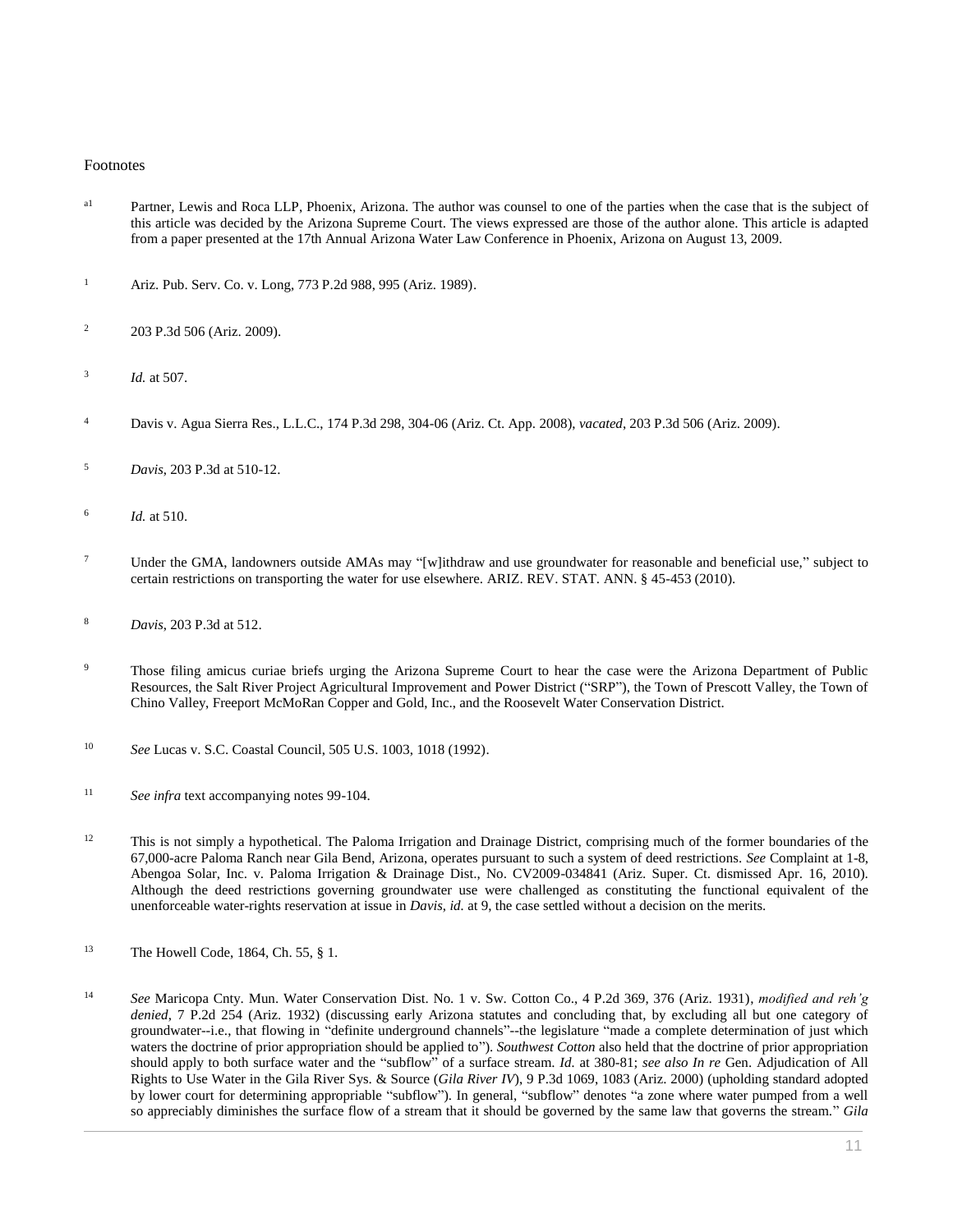*River IV*[, 9 P.3d at 1073](http://www.westlaw.com/Link/Document/FullText?findType=Y&serNum=2000531688&pubNum=0004645&originatingDoc=I0ecc82962df011e18b05fdf15589d8e8&refType=RP&fi=co_pp_sp_4645_1073&originationContext=document&vr=3.0&rs=cblt1.0&transitionType=DocumentItem&contextData=(sc.Search)#co_pp_sp_4645_1073) (quoting *In re* [Gen. Adjudication of All Rights to Use Water in the Gila River Sys. & Source \(](http://www.westlaw.com/Link/Document/FullText?findType=Y&serNum=1999255784&pubNum=0000661&originatingDoc=I0ecc82962df011e18b05fdf15589d8e8&refType=RP&fi=co_pp_sp_661_743&originationContext=document&vr=3.0&rs=cblt1.0&transitionType=DocumentItem&contextData=(sc.Search)#co_pp_sp_661_743)*Gila River III*[\), 989 P.2d 739, 743 \(Ariz. 1999\)\)](http://www.westlaw.com/Link/Document/FullText?findType=Y&serNum=1999255784&pubNum=0000661&originatingDoc=I0ecc82962df011e18b05fdf15589d8e8&refType=RP&fi=co_pp_sp_661_743&originationContext=document&vr=3.0&rs=cblt1.0&transitionType=DocumentItem&contextData=(sc.Search)#co_pp_sp_661_743).

- <sup>15</sup> *See, e.g.*, [Town of Chino Valley v. City of Prescott \(](http://www.westlaw.com/Link/Document/FullText?findType=Y&serNum=1982102592&pubNum=0000661&originatingDoc=I0ecc82962df011e18b05fdf15589d8e8&refType=RP&fi=co_pp_sp_661_1326&originationContext=document&vr=3.0&rs=cblt1.0&transitionType=DocumentItem&contextData=(sc.Search)#co_pp_sp_661_1326)*Chino Valley II*), 638 P.2d 1324, 1326 (Ariz. 1981) ("Waters percolating beneath the soil were not included among those subject to appropriation."); [Bristor v. Cheatham \(](http://www.westlaw.com/Link/Document/FullText?findType=Y&serNum=1953113383&pubNum=0000661&originatingDoc=I0ecc82962df011e18b05fdf15589d8e8&refType=RP&fi=co_pp_sp_661_177&originationContext=document&vr=3.0&rs=cblt1.0&transitionType=DocumentItem&contextData=(sc.Search)#co_pp_sp_661_177)*Bristor II*), 255 P.2d 173, 177 [\(Ariz. 1953\)](http://www.westlaw.com/Link/Document/FullText?findType=Y&serNum=1953113383&pubNum=0000661&originatingDoc=I0ecc82962df011e18b05fdf15589d8e8&refType=RP&fi=co_pp_sp_661_177&originationContext=document&vr=3.0&rs=cblt1.0&transitionType=DocumentItem&contextData=(sc.Search)#co_pp_sp_661_177) ("[A] prior right to the use of ground waters cannot now be acquired and never could be acquired under the law of prior appropriation[.]"); *Sw. Cotton*[, 4 P.2d](http://www.westlaw.com/Link/Document/FullText?findType=Y&serNum=1931117530&pubNum=0000661&originatingDoc=I0ecc82962df011e18b05fdf15589d8e8&refType=RP&fi=co_pp_sp_661_376&originationContext=document&vr=3.0&rs=cblt1.0&transitionType=DocumentItem&contextData=(sc.Search)#co_pp_sp_661_376) at 376 ("[W]e are of the opinion that our holding in *Howard v. Perrin*, ... that percolating subterranean waters were not subject to appropriation, was and still is the law of Arizona."); [Howard v. Perrin, 76 P.](http://www.westlaw.com/Link/Document/FullText?findType=Y&serNum=1904001641&pubNum=0000660&originatingDoc=I0ecc82962df011e18b05fdf15589d8e8&refType=RP&fi=co_pp_sp_660_462&originationContext=document&vr=3.0&rs=cblt1.0&transitionType=DocumentItem&contextData=(sc.Search)#co_pp_sp_660_462)  [460, 462 \(Ariz. 1904\)](http://www.westlaw.com/Link/Document/FullText?findType=Y&serNum=1904001641&pubNum=0000660&originatingDoc=I0ecc82962df011e18b05fdf15589d8e8&refType=RP&fi=co_pp_sp_660_462&originationContext=document&vr=3.0&rs=cblt1.0&transitionType=DocumentItem&contextData=(sc.Search)#co_pp_sp_660_462) ("[W]aters percolating generally through the soil beneath the surface are the property of the owner of the soil ...."); see also In re [Gen. Adjudication of All Rights to Use Water in the Gila River Sys. & Source \(](http://www.westlaw.com/Link/Document/FullText?findType=Y&serNum=1993156548&pubNum=0000661&originatingDoc=I0ecc82962df011e18b05fdf15589d8e8&refType=RP&fi=co_pp_sp_661_1242&originationContext=document&vr=3.0&rs=cblt1.0&transitionType=DocumentItem&contextData=(sc.Search)#co_pp_sp_661_1242)*Gila River II*), 857 P.2d 1236, [1242 \(Ariz. 1993\)](http://www.westlaw.com/Link/Document/FullText?findType=Y&serNum=1993156548&pubNum=0000661&originatingDoc=I0ecc82962df011e18b05fdf15589d8e8&refType=RP&fi=co_pp_sp_661_1242&originationContext=document&vr=3.0&rs=cblt1.0&transitionType=DocumentItem&contextData=(sc.Search)#co_pp_sp_661_1242) (noting that *Bristor II* "reaffirmed our prior holdings that percolating water is not subject to appropriation").
- 16 RESTATEMENT (SECOND) OF TORTS ch. 41, topic 4, intro. note (1979).
- <sup>17</sup> *Id.* This is likely because most groundwater common law developed in the East and Midwest, where water supplies are more abundant.
- 18 3 R. BECK, WATERS AND WATER RIGHTS § 22.03 (repl. vol. 2003) [hereinafter WATERS AND WATER RIGHTS] (citing Acton v. Blundell, (1843) 152 Eng. Rep. 1223 (Ex. Ch.) 1235, as the source of the "absolute dominion rule"); *see also* RESTATEMENT (SECOND) OF TORTS ch. 41, topic 4, intro. note.
- <sup>19</sup> RESTATEMENT (SECOND) OF TORTS ch. 41, topic 4, intro. note; WATERS AND WATER RIGHTS, *supra* note 18.
- <sup>20</sup> RESTATEMENT (SECOND) OF TORTS ch. 41, topic 4, intro. note; WATERS AND WATER RIGHTS, *supra* note 18.
- <sup>21</sup> *See* RESTATEMENT (SECOND) OF TORTS ch. 41, topic 4 § 858 cmt. b (stating that the general rule "is phrased in terms of nonliability in order to carry forward the policy of encouraging ground water use by permitting more or less unrestricted development of the resource by those who have access to it").
- <sup>22</sup> *See* WATERS AND WATER RIGHTS, *supra* note 18, § 20.04.
- <sup>23</sup> [Frazier v. Brown, 12 Ohio St. 294, 311 \(1861\).](http://www.westlaw.com/Link/Document/FullText?findType=Y&serNum=1861000043&pubNum=0000633&originatingDoc=I0ecc82962df011e18b05fdf15589d8e8&refType=RP&fi=co_pp_sp_633_311&originationContext=document&vr=3.0&rs=cblt1.0&transitionType=DocumentItem&contextData=(sc.Search)#co_pp_sp_633_311)
- <sup>24</sup> RESTATEMENT (SECOND) OF TORTS ch. 41, topic 4, intro. note; *see* WATERS AND WATER RIGHTS, *supra* note 18, §§ 22.03, 22.04.
- <sup>25</sup> WATERS AND WATER RIGHTS, *supra* note 18, § 20.06.
- <sup>26</sup> RESTATEMENT (SECOND) OF TORTS ch. 41, topic 4, intro. note.
- <sup>27</sup> *Id.*
- <sup>28</sup> *Id.*
- <sup>29</sup> WATERS AND WATER RIGHTS, *supra* note 18, § 22.04(b); *see also Bristor II*[, 255 P.2d 173, 180 \(Ariz. 1953\).](http://www.westlaw.com/Link/Document/FullText?findType=Y&serNum=1953113383&pubNum=0000661&originatingDoc=I0ecc82962df011e18b05fdf15589d8e8&refType=RP&fi=co_pp_sp_661_180&originationContext=document&vr=3.0&rs=cblt1.0&transitionType=DocumentItem&contextData=(sc.Search)#co_pp_sp_661_180)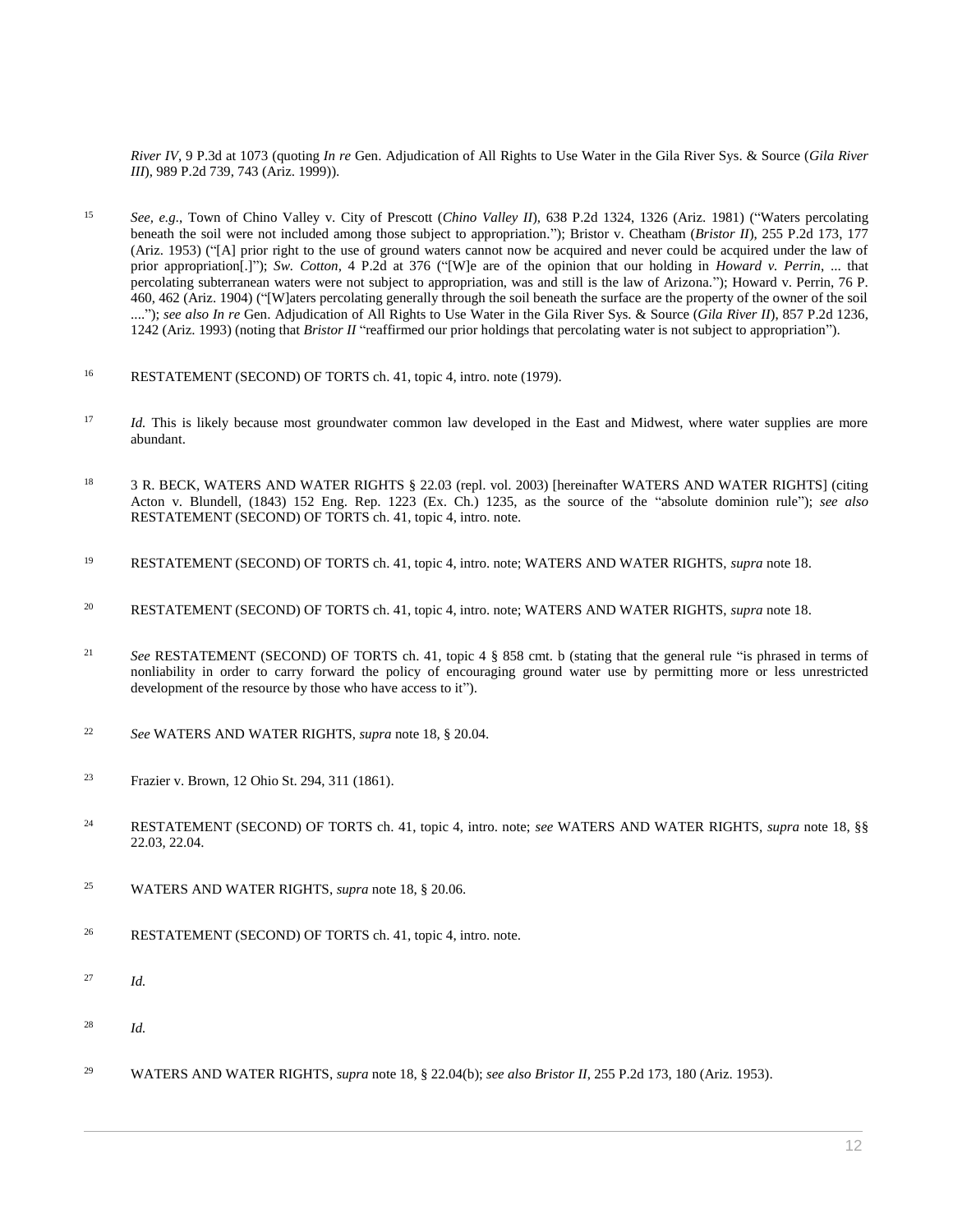- *See Bristor II*[, 255 P.2d at 180.](http://www.westlaw.com/Link/Document/FullText?findType=Y&serNum=1953113383&pubNum=0000661&originatingDoc=I0ecc82962df011e18b05fdf15589d8e8&refType=RP&fi=co_pp_sp_661_180&originationContext=document&vr=3.0&rs=cblt1.0&transitionType=DocumentItem&contextData=(sc.Search)#co_pp_sp_661_180)
- For a discussion of the historical origins of the doctrine of prior appropriation, see WATERS AND WATER RIGHTS, *supra* note 18, §§ 11.01-11.08.
- *See id.* §§ 11.01, 11.02.
- $1d.$  §§ 11.06(c)(1), 20.06.
- *See supra* notes 24-30 and accompanying text.
- [RESTATEMENT \(SECOND\) OF TORTS § 858](http://www.westlaw.com/Link/Document/FullText?findType=Y&serNum=0290694772&pubNum=0101577&originatingDoc=I0ecc82962df011e18b05fdf15589d8e8&refType=TS&originationContext=document&vr=3.0&rs=cblt1.0&transitionType=DocumentItem&contextData=(sc.Search)) cmt. b (1979); WATERS AND WATER RIGHTS, *supra* note 18, §§ 20.03, 20.04.
- WATERS AND WATER RIGHTS, *supra* note 18, §§ 20.03, 20.04.
- *See* [City of Del Rio v. Clayton Sam Colt Hamilton Trust, 269 S.W.3d 613, 618 \(Tex. App. 2008\).](http://www.westlaw.com/Link/Document/FullText?findType=Y&serNum=2015342931&pubNum=0004644&originatingDoc=I0ecc82962df011e18b05fdf15589d8e8&refType=RP&fi=co_pp_sp_4644_618&originationContext=document&vr=3.0&rs=cblt1.0&transitionType=DocumentItem&contextData=(sc.Search)#co_pp_sp_4644_618) *See also* WATERS AND WATER RIGHTS, *supra* note 18, § 20.07 (citing Indiana, Maine, and Texas as the three remaining states that continue to adhere to the absolute ownership rule with some limitations).
- *See, e.g.*, *Clayton [Sam Colt Hamilton Trust](http://www.westlaw.com/Link/Document/FullText?findType=Y&serNum=2015342931&pubNum=0004644&originatingDoc=I0ecc82962df011e18b05fdf15589d8e8&refType=RP&fi=co_pp_sp_4644_618&originationContext=document&vr=3.0&rs=cblt1.0&transitionType=DocumentItem&contextData=(sc.Search)#co_pp_sp_4644_618)*, 269 S.W.3d at 618.
- *See* JUDON FAMBROUGH, SECRETS FOR NEGOTIATING TEXAS GROUNDWATER LEASES 1 (2002), *available at* http://recenter.tamu.edu/pdf/1593.pdf.
- *See* WATERS AND WATER RIGHTS, *supra* note 18, § 22.06.
- [McNamara v. City of Rittman, 838 N.E.2d 640, 645 \(Ohio 2005\).](http://www.westlaw.com/Link/Document/FullText?findType=Y&serNum=2007508305&pubNum=0000578&originatingDoc=I0ecc82962df011e18b05fdf15589d8e8&refType=RP&fi=co_pp_sp_578_645&originationContext=document&vr=3.0&rs=cblt1.0&transitionType=DocumentItem&contextData=(sc.Search)#co_pp_sp_578_645)
- *Id.* (quotin[g RESTATEMENT \(SECOND\) OF TORTS § 858](http://www.westlaw.com/Link/Document/FullText?findType=Y&serNum=0290694772&pubNum=0101577&originatingDoc=I0ecc82962df011e18b05fdf15589d8e8&refType=TS&originationContext=document&vr=3.0&rs=cblt1.0&transitionType=DocumentItem&contextData=(sc.Search)) cmt. b (1979)).
- *See* WATERS AND WATER RIGHTS, *supra* note 18, § 22.06.
- *See, e.g.*, [Phoenix Title & Trust Co. v. Smith, 416 P.2d 425, 430-31 \(Ariz. 1966\)](http://www.westlaw.com/Link/Document/FullText?findType=Y&serNum=1966130052&pubNum=0000661&originatingDoc=I0ecc82962df011e18b05fdf15589d8e8&refType=RP&fi=co_pp_sp_661_430&originationContext=document&vr=3.0&rs=cblt1.0&transitionType=DocumentItem&contextData=(sc.Search)#co_pp_sp_661_430) ("A grantor has the right to make a reservation of an interest in property.").
- *Id.*
- COMM. ON W. WATER MGMT., NAT'L RESEARCH COUNCIL, WATER TRANSFERS IN THE WEST: EFFICIENCY, EQUITY AND THE ENVIRONMENT 3, 9, 23-25 (1992) [hereinafter WATER TRANSFERS].
- [RESTATEMENT \(SECOND\) OF TORTS § 858](http://www.westlaw.com/Link/Document/FullText?findType=Y&serNum=0290694772&pubNum=0101577&originatingDoc=I0ecc82962df011e18b05fdf15589d8e8&refType=TS&originationContext=document&vr=3.0&rs=cblt1.0&transitionType=DocumentItem&contextData=(sc.Search)) cmt. b. [T]he right to withdraw ground water is a property right that may be granted and sold to others. The rule permits the sale of ground water and the grant of the right to extract it to persons who need water but do not want the land overlying it. Placing ground water on the market in this fashion also tends to promote its development and use by those who can make the most valuable use of it.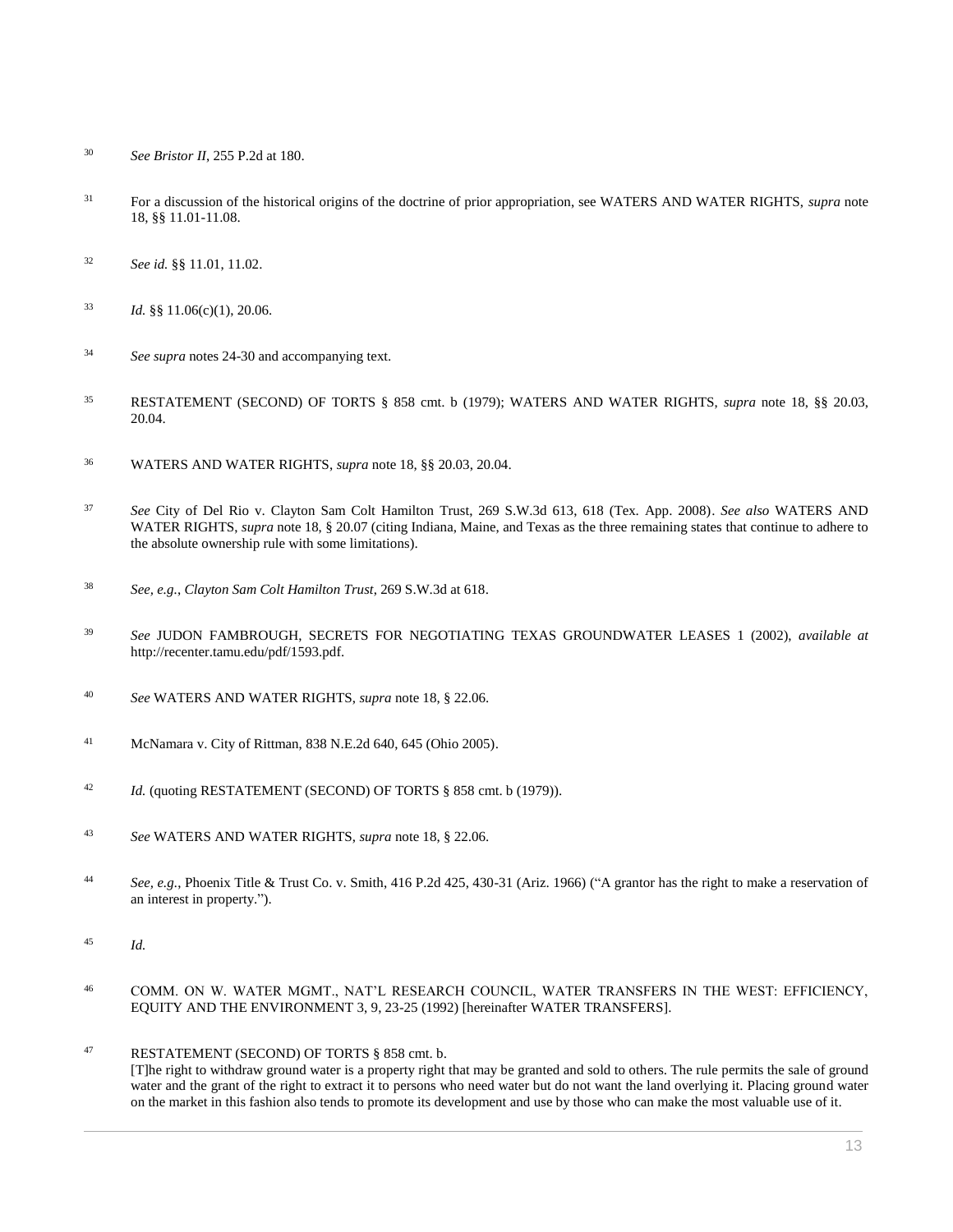*Id.*

- WATER TRANSFERS, *supra* note 46, at 200.
- *Id.*
- *Id.*
- *Chino Valley II*[, 638 P.2d 1324, 1327-30 \(Ariz. 1981\).](http://www.westlaw.com/Link/Document/FullText?findType=Y&serNum=1982102592&pubNum=0000661&originatingDoc=I0ecc82962df011e18b05fdf15589d8e8&refType=RP&fi=co_pp_sp_661_1327&originationContext=document&vr=3.0&rs=cblt1.0&transitionType=DocumentItem&contextData=(sc.Search)#co_pp_sp_661_1327)
- WATER TRANSFERS, *supra* note 46, at 200.
- *Id.*
- *See* [Farmers Inv. Co. v. Bettwy, 558 P.2d 14, 16-19 \(Ariz. 1976\).](http://www.westlaw.com/Link/Document/FullText?findType=Y&serNum=1976134936&pubNum=0000661&originatingDoc=I0ecc82962df011e18b05fdf15589d8e8&refType=RP&fi=co_pp_sp_661_16&originationContext=document&vr=3.0&rs=cblt1.0&transitionType=DocumentItem&contextData=(sc.Search)#co_pp_sp_661_16)
- Jarvis v. State Land Dep't (*Jarvis III*[\), 550 P.2d 227 \(Ariz. 1976\);](http://www.westlaw.com/Link/Document/FullText?findType=Y&serNum=1976114269&pubNum=0000661&originatingDoc=I0ecc82962df011e18b05fdf15589d8e8&refType=RP&originationContext=document&vr=3.0&rs=cblt1.0&transitionType=DocumentItem&contextData=(sc.Search)) Jarvis v. State Land Dep't (*Jarvis II*[\), 479 P.2d 169 \(Ariz. 1971\);](http://www.westlaw.com/Link/Document/FullText?findType=Y&serNum=1970134072&pubNum=0000661&originatingDoc=I0ecc82962df011e18b05fdf15589d8e8&refType=RP&originationContext=document&vr=3.0&rs=cblt1.0&transitionType=DocumentItem&contextData=(sc.Search)) Jarvis v. State Land Dep't (*Jarvis I*[\), 456 P.2d 385 \(Ariz. 1969\).](http://www.westlaw.com/Link/Document/FullText?findType=Y&serNum=1969131027&pubNum=0000661&originatingDoc=I0ecc82962df011e18b05fdf15589d8e8&refType=RP&originationContext=document&vr=3.0&rs=cblt1.0&transitionType=DocumentItem&contextData=(sc.Search))
- [558 P.2d 14 \(Ariz. 1976\).](http://www.westlaw.com/Link/Document/FullText?findType=Y&serNum=1976134936&pubNum=0000661&originatingDoc=I0ecc82962df011e18b05fdf15589d8e8&refType=RP&originationContext=document&vr=3.0&rs=cblt1.0&transitionType=DocumentItem&contextData=(sc.Search))
- *Id.* [at 19-21, 23-24;](http://www.westlaw.com/Link/Document/FullText?findType=Y&serNum=1976134936&originatingDoc=I0ecc82962df011e18b05fdf15589d8e8&refType=RP&originationContext=document&vr=3.0&rs=cblt1.0&transitionType=DocumentItem&contextData=(sc.Search)) *Jarvis II*[, 479 P.2d at 171.](http://www.westlaw.com/Link/Document/FullText?findType=Y&serNum=1970134072&pubNum=0000661&originatingDoc=I0ecc82962df011e18b05fdf15589d8e8&refType=RP&fi=co_pp_sp_661_171&originationContext=document&vr=3.0&rs=cblt1.0&transitionType=DocumentItem&contextData=(sc.Search)#co_pp_sp_661_171)
- *See* John D. Leshy & James Belanger, *Arizona Law Where Ground and Surface Water Meet*, 20 ARIZ. ST. L.J. 657, 694-96 (1988).
- *See Chino Valley II*[, 638 P.2d 1324, 1325 n.\\* \(Ariz. 1981\)](http://www.westlaw.com/Link/Document/FullText?findType=Y&serNum=1982102592&pubNum=0000661&originatingDoc=I0ecc82962df011e18b05fdf15589d8e8&refType=RP&fi=co_pp_sp_661_1325&originationContext=document&vr=3.0&rs=cblt1.0&transitionType=DocumentItem&contextData=(sc.Search)#co_pp_sp_661_1325) (citin[g ARIZ. REV. STAT. ANN. §§ 45-461](http://www.westlaw.com/Link/Document/FullText?findType=L&pubNum=1000251&cite=AZSTS45-461&originatingDoc=I0ecc82962df011e18b05fdf15589d8e8&refType=LQ&originationContext=document&vr=3.0&rs=cblt1.0&transitionType=DocumentItem&contextData=(sc.Search)) to -462 (1981)).
- *See* [ARIZ. REV. STAT. ANN. §§ 45-108\(I\)\(1\)](http://www.westlaw.com/Link/Document/FullText?findType=L&pubNum=1000251&cite=AZSTS45-108&originatingDoc=I0ecc82962df011e18b05fdf15589d8e8&refType=LQ&originationContext=document&vr=3.0&rs=cblt1.0&transitionType=DocumentItem&contextData=(sc.Search)) (2010).
- *Chino Valley II*[, 638 P.2d at 1325 n.\\*](http://www.westlaw.com/Link/Document/FullText?findType=Y&serNum=1982102592&pubNum=0000661&originatingDoc=I0ecc82962df011e18b05fdf15589d8e8&refType=RP&fi=co_pp_sp_661_1325&originationContext=document&vr=3.0&rs=cblt1.0&transitionType=DocumentItem&contextData=(sc.Search)#co_pp_sp_661_1325) (citin[g ARIZ. REV. STAT. ANN. §§ 45-461](http://www.westlaw.com/Link/Document/FullText?findType=L&pubNum=1000251&cite=AZSTS45-461&originatingDoc=I0ecc82962df011e18b05fdf15589d8e8&refType=LQ&originationContext=document&vr=3.0&rs=cblt1.0&transitionType=DocumentItem&contextData=(sc.Search)) to -462 (1981)).
- *See* [ARIZ. REV. STAT. ANN. §§ 45-453,](http://www.westlaw.com/Link/Document/FullText?findType=L&pubNum=1000251&cite=AZSTS45-453&originatingDoc=I0ecc82962df011e18b05fdf15589d8e8&refType=LQ&originationContext=document&vr=3.0&rs=cblt1.0&transitionType=DocumentItem&contextData=(sc.Search)) -551 to -559 (2010) (providing that, outside of AMAs, a person may "withdraw and use groundwater for reasonable and beneficial use" subject to certain restrictions on transporting groundwater); *see also* L. William Staudenmeier, *[Between a Rock and a Dry Place: The Rural Water Supply Challenge for Arizona](http://www.westlaw.com/Link/Document/FullText?findType=Y&serNum=0332237051&pubNum=0001093&originatingDoc=I0ecc82962df011e18b05fdf15589d8e8&refType=LR&fi=co_pp_sp_1093_328&originationContext=document&vr=3.0&rs=cblt1.0&transitionType=DocumentItem&contextData=(sc.Search)#co_pp_sp_1093_328)*, 49 ARIZ. L. REV. 321, 328 [\(2007\).](http://www.westlaw.com/Link/Document/FullText?findType=Y&serNum=0332237051&pubNum=0001093&originatingDoc=I0ecc82962df011e18b05fdf15589d8e8&refType=LR&fi=co_pp_sp_1093_328&originationContext=document&vr=3.0&rs=cblt1.0&transitionType=DocumentItem&contextData=(sc.Search)#co_pp_sp_1093_328)
- *See* [ARIZ. REV. STAT. ANN. § 45-544](http://www.westlaw.com/Link/Document/FullText?findType=L&pubNum=1000251&cite=AZSTS45-544&originatingDoc=I0ecc82962df011e18b05fdf15589d8e8&refType=LQ&originationContext=document&vr=3.0&rs=cblt1.0&transitionType=DocumentItem&contextData=(sc.Search)) (Supp. 1981-1982). The GMA also provided that "in any action to recover damages, neither injury to nor impairment of the water supply of any landowner shall be presumed from the fact of transportation." *Id.* § 45-545.
- The Central Arizona Project is a 336-mile-long diversion canal that transports water from the Colorado River into central and southern Arizona. *FAQ*, CENTRAL ARIZONA PROJECT, http://www.cap-az.com/about-cap/faq/ (last visited Aug. 29, 2010). It was constructed by the Federal Government at a cost of \$3.6 billion. *Id.* For information about the Central Arizona Project, see *About Us*, CENTRAL ARIZONA PROJECT, http://www.cap-az.com/about-cap/ (last visited Aug. 29, 2010).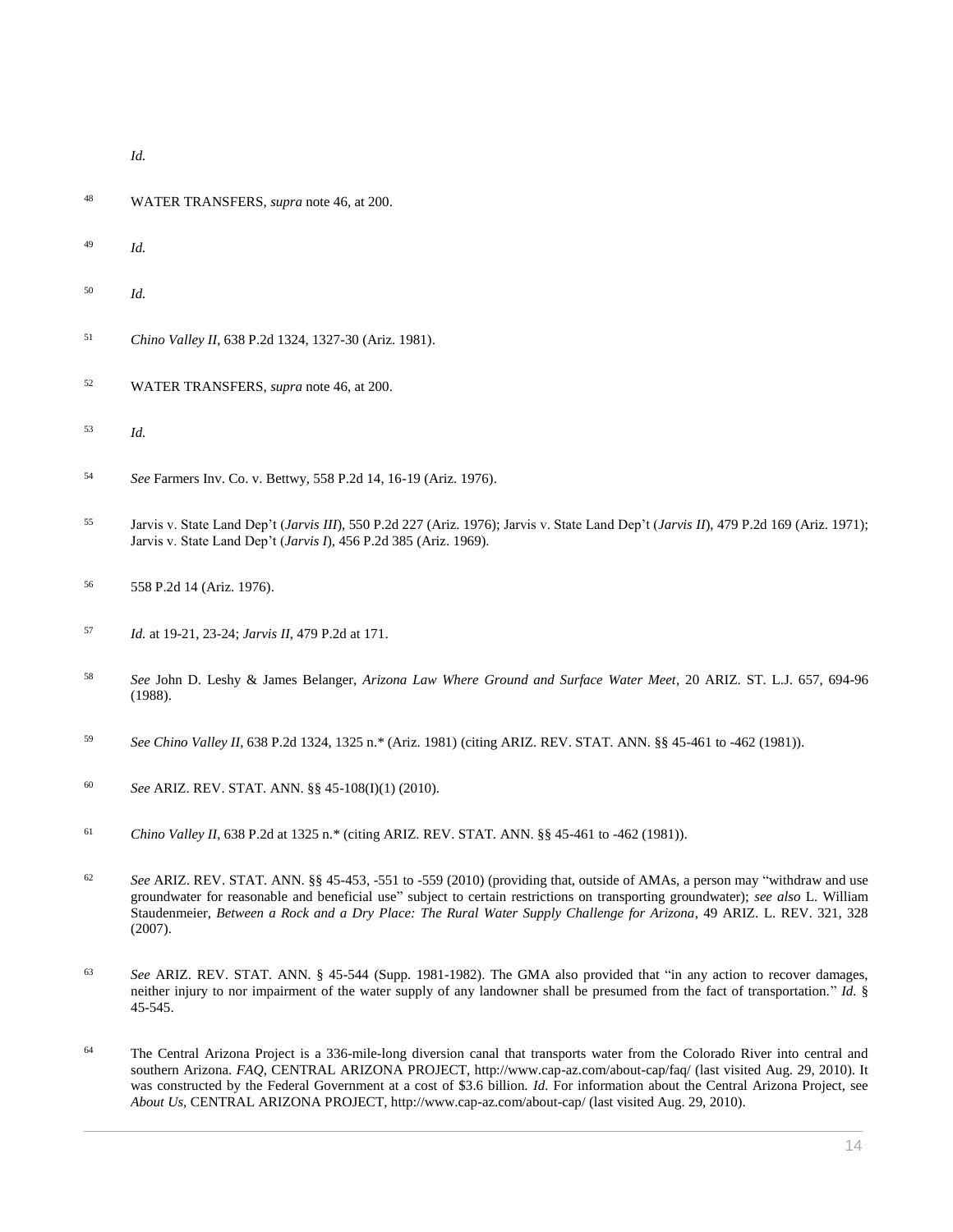- *See* WATER TRANSFERS, *supra* note 46, at 196-211 (general discussion of the "water farm" era in Arizona).
- Groundwater Transportation Act of 1991, Ariz. Sess. Laws 967. *See* [ARIZ. REV. STAT. ANN. §§ 45-551](http://www.westlaw.com/Link/Document/FullText?findType=L&pubNum=1000251&cite=AZSTS45-551&originatingDoc=I0ecc82962df011e18b05fdf15589d8e8&refType=LQ&originationContext=document&vr=3.0&rs=cblt1.0&transitionType=DocumentItem&contextData=(sc.Search)) to -559 (2010).
- *See* [ARIZ. REV. STAT. ANN. § 45-555\(E\)\(](http://www.westlaw.com/Link/Document/FullText?findType=L&pubNum=1000251&cite=AZSTS45-555&originatingDoc=I0ecc82962df011e18b05fdf15589d8e8&refType=LQ&originationContext=document&vr=3.0&rs=cblt1.0&transitionType=DocumentItem&contextData=(sc.Search))1991) (amended 2010) (amended to reduce the amount that can be transported to 8068 acre-feet of water).
- *See id.* [§ 45-555\(A\).](http://www.westlaw.com/Link/Document/FullText?findType=L&pubNum=1000251&cite=AZSTS45-555&originatingDoc=I0ecc82962df011e18b05fdf15589d8e8&refType=LQ&originationContext=document&vr=3.0&rs=cblt1.0&transitionType=DocumentItem&contextData=(sc.Search))
- *See supra* note 62 and accompanying text.
- *See supra* notes 31-34 and accompanying text.
- WATERS AND WATER RIGHTS, *supra* note 18, § 20.06.
- [76 P. 460 \(Ariz. 1904\).](http://www.westlaw.com/Link/Document/FullText?findType=Y&serNum=1904001641&pubNum=0000660&originatingDoc=I0ecc82962df011e18b05fdf15589d8e8&refType=RP&originationContext=document&vr=3.0&rs=cblt1.0&transitionType=DocumentItem&contextData=(sc.Search))
- *Id.* [at 462.](http://www.westlaw.com/Link/Document/FullText?findType=Y&serNum=1904001641&originatingDoc=I0ecc82962df011e18b05fdf15589d8e8&refType=RP&originationContext=document&vr=3.0&rs=cblt1.0&transitionType=DocumentItem&contextData=(sc.Search))
- *Bristor II*[, 255 P.2d 173, 176 \(Ariz. 1953\);](http://www.westlaw.com/Link/Document/FullText?findType=Y&serNum=1953113383&pubNum=0000661&originatingDoc=I0ecc82962df011e18b05fdf15589d8e8&refType=RP&fi=co_pp_sp_661_176&originationContext=document&vr=3.0&rs=cblt1.0&transitionType=DocumentItem&contextData=(sc.Search)#co_pp_sp_661_176) [Maricopa Cnty. Mun. Water Conservation Dist. No. 1 v. Sw. Cotton Co., 4 P.2d 369,](http://www.westlaw.com/Link/Document/FullText?findType=Y&serNum=1931117530&pubNum=0000661&originatingDoc=I0ecc82962df011e18b05fdf15589d8e8&refType=RP&fi=co_pp_sp_661_375&originationContext=document&vr=3.0&rs=cblt1.0&transitionType=DocumentItem&contextData=(sc.Search)#co_pp_sp_661_375)  [375 \(Ariz. 1931\),](http://www.westlaw.com/Link/Document/FullText?findType=Y&serNum=1931117530&pubNum=0000661&originatingDoc=I0ecc82962df011e18b05fdf15589d8e8&refType=RP&fi=co_pp_sp_661_375&originationContext=document&vr=3.0&rs=cblt1.0&transitionType=DocumentItem&contextData=(sc.Search)#co_pp_sp_661_375) *modified and reh'g denied*[, 7 P.2d 254 \(Ariz. 1932\).](http://www.westlaw.com/Link/Document/FullText?findType=Y&serNum=1932117185&pubNum=0000661&originatingDoc=I0ecc82962df011e18b05fdf15589d8e8&refType=RP&originationContext=document&vr=3.0&rs=cblt1.0&transitionType=DocumentItem&contextData=(sc.Search))
- *Bristor II*[, 255 P.2d at 182.](http://www.westlaw.com/Link/Document/FullText?findType=Y&serNum=1953113383&pubNum=0000661&originatingDoc=I0ecc82962df011e18b05fdf15589d8e8&refType=RP&fi=co_pp_sp_661_182&originationContext=document&vr=3.0&rs=cblt1.0&transitionType=DocumentItem&contextData=(sc.Search)#co_pp_sp_661_182)
- *Id.* [at 179.](http://www.westlaw.com/Link/Document/FullText?findType=Y&serNum=1953113383&originatingDoc=I0ecc82962df011e18b05fdf15589d8e8&refType=RP&originationContext=document&vr=3.0&rs=cblt1.0&transitionType=DocumentItem&contextData=(sc.Search))
- *Id.* [at 175.](http://www.westlaw.com/Link/Document/FullText?findType=Y&serNum=1953113383&originatingDoc=I0ecc82962df011e18b05fdf15589d8e8&refType=RP&originationContext=document&vr=3.0&rs=cblt1.0&transitionType=DocumentItem&contextData=(sc.Search))
- [541 P.2d 559 \(Ariz. 1975\).](http://www.westlaw.com/Link/Document/FullText?findType=Y&serNum=1975128582&pubNum=0000661&originatingDoc=I0ecc82962df011e18b05fdf15589d8e8&refType=RP&originationContext=document&vr=3.0&rs=cblt1.0&transitionType=DocumentItem&contextData=(sc.Search))
- *Id.* [at 561-62.](http://www.westlaw.com/Link/Document/FullText?findType=Y&serNum=1975128582&originatingDoc=I0ecc82962df011e18b05fdf15589d8e8&refType=RP&originationContext=document&vr=3.0&rs=cblt1.0&transitionType=DocumentItem&contextData=(sc.Search))
- *Id.* [at 561.](http://www.westlaw.com/Link/Document/FullText?findType=Y&serNum=1975128582&originatingDoc=I0ecc82962df011e18b05fdf15589d8e8&refType=RP&originationContext=document&vr=3.0&rs=cblt1.0&transitionType=DocumentItem&contextData=(sc.Search))
- *Id.*
- Exhibit of Record at 279, *Neal*, 541 P.2d 599. Although not extensively discussed in the court's opinion, the water-rights agreement was included in the record on appeal. A copy of the agreement is on file with the author. *Id.*
- *Id.* at 280-81.
- *Id.* at 281-82.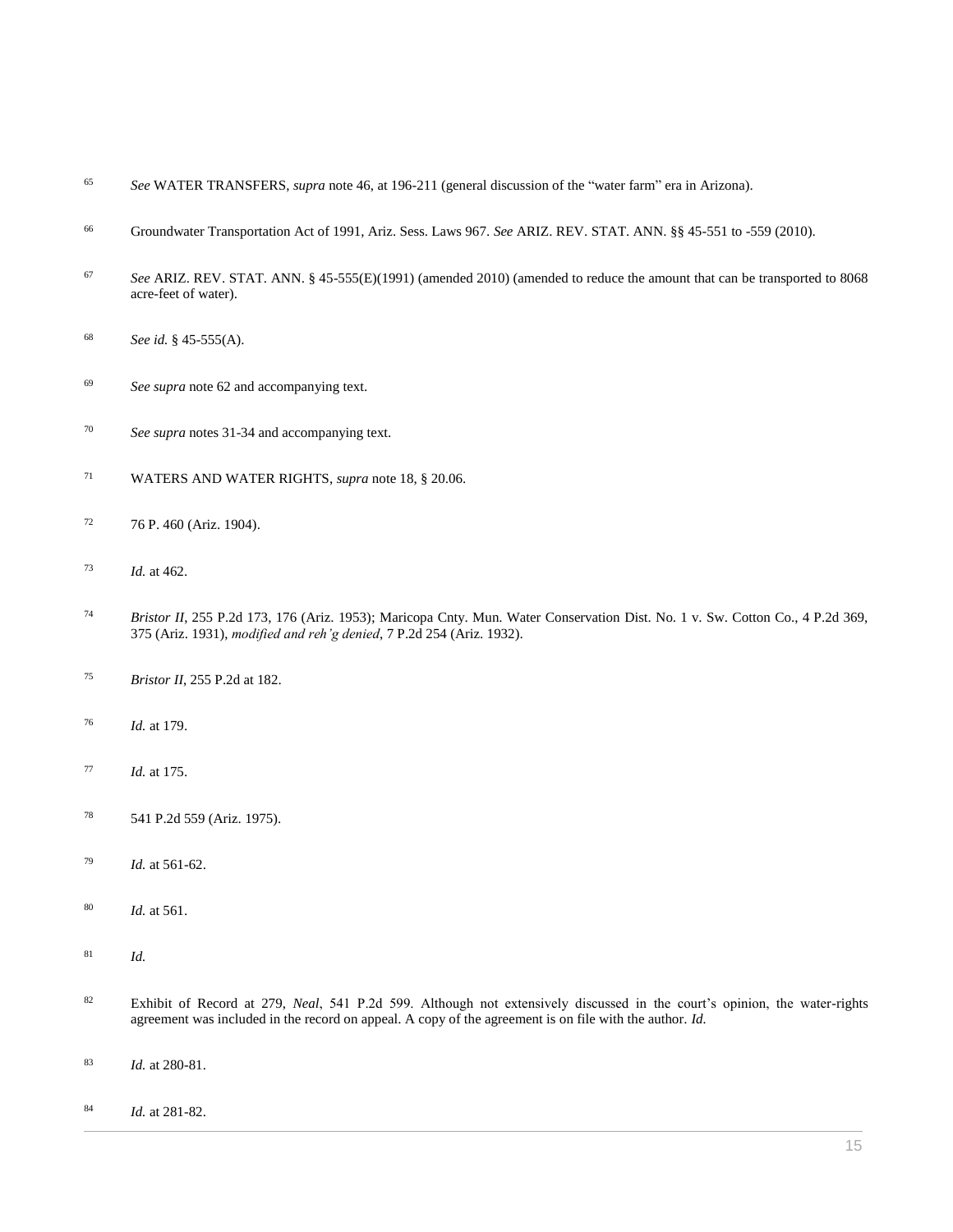- *Neal*[, 541 P.2d at 561.](http://www.westlaw.com/Link/Document/FullText?findType=Y&serNum=1975128582&pubNum=0000661&originatingDoc=I0ecc82962df011e18b05fdf15589d8e8&refType=RP&fi=co_pp_sp_661_561&originationContext=document&vr=3.0&rs=cblt1.0&transitionType=DocumentItem&contextData=(sc.Search)#co_pp_sp_661_561)
- *Id.* [at 562-63.](http://www.westlaw.com/Link/Document/FullText?findType=Y&serNum=1975128582&originatingDoc=I0ecc82962df011e18b05fdf15589d8e8&refType=RP&originationContext=document&vr=3.0&rs=cblt1.0&transitionType=DocumentItem&contextData=(sc.Search))
- *Id.* [at 562.](http://www.westlaw.com/Link/Document/FullText?findType=Y&serNum=1975128582&originatingDoc=I0ecc82962df011e18b05fdf15589d8e8&refType=RP&originationContext=document&vr=3.0&rs=cblt1.0&transitionType=DocumentItem&contextData=(sc.Search))
- *Id.* [at 563.](http://www.westlaw.com/Link/Document/FullText?findType=Y&serNum=1975128582&originatingDoc=I0ecc82962df011e18b05fdf15589d8e8&refType=RP&originationContext=document&vr=3.0&rs=cblt1.0&transitionType=DocumentItem&contextData=(sc.Search))
- *Id.* [at 563.](http://www.westlaw.com/Link/Document/FullText?findType=Y&serNum=1975128582&originatingDoc=I0ecc82962df011e18b05fdf15589d8e8&refType=RP&originationContext=document&vr=3.0&rs=cblt1.0&transitionType=DocumentItem&contextData=(sc.Search))
- [456 P.2d 385, 386-87 \(Ariz. 1969\),](http://www.westlaw.com/Link/Document/FullText?findType=Y&serNum=1969131027&pubNum=0000661&originatingDoc=I0ecc82962df011e18b05fdf15589d8e8&refType=RP&fi=co_pp_sp_661_386&originationContext=document&vr=3.0&rs=cblt1.0&transitionType=DocumentItem&contextData=(sc.Search)#co_pp_sp_661_386) *modified*, [479 P.2d 169 \(Ariz. 1971\),](http://www.westlaw.com/Link/Document/FullText?findType=Y&serNum=1970134072&pubNum=0000661&originatingDoc=I0ecc82962df011e18b05fdf15589d8e8&refType=RP&originationContext=document&vr=3.0&rs=cblt1.0&transitionType=DocumentItem&contextData=(sc.Search)) *modified*, [550 P.2d 227 \(Ariz. 1976\).](http://www.westlaw.com/Link/Document/FullText?findType=Y&serNum=1976114269&pubNum=0000661&originatingDoc=I0ecc82962df011e18b05fdf15589d8e8&refType=RP&originationContext=document&vr=3.0&rs=cblt1.0&transitionType=DocumentItem&contextData=(sc.Search))
- *Id.*
- [291 P.2d 764 \(Ariz. 1955\).](http://www.westlaw.com/Link/Document/FullText?findType=Y&serNum=1956122362&pubNum=0000661&originatingDoc=I0ecc82962df011e18b05fdf15589d8e8&refType=RP&originationContext=document&vr=3.0&rs=cblt1.0&transitionType=DocumentItem&contextData=(sc.Search))
- *Id.* [at 767.](http://www.westlaw.com/Link/Document/FullText?findType=Y&serNum=1956122362&originatingDoc=I0ecc82962df011e18b05fdf15589d8e8&refType=RP&originationContext=document&vr=3.0&rs=cblt1.0&transitionType=DocumentItem&contextData=(sc.Search))
- *Id.* [at 770.](http://www.westlaw.com/Link/Document/FullText?findType=Y&serNum=1956122362&originatingDoc=I0ecc82962df011e18b05fdf15589d8e8&refType=RP&originationContext=document&vr=3.0&rs=cblt1.0&transitionType=DocumentItem&contextData=(sc.Search))
- *Id.* [770-71.](http://www.westlaw.com/Link/Document/FullText?findType=Y&serNum=1956122362&originatingDoc=I0ecc82962df011e18b05fdf15589d8e8&refType=RP&originationContext=document&vr=3.0&rs=cblt1.0&transitionType=DocumentItem&contextData=(sc.Search))
- *Id.* at 768 (emphasis added).
- <sup>97</sup> In rejecting a similar constitutional challenge to groundwater restrictions nearly four decades later, the Arizona Court of Appeals employed a similar reading of *Ernst. See* [Aikins v. Ariz. Dep't of Water Res., 743 P.2d 946, 950-51 \(Ariz. Ct. App. 1987\)](http://www.westlaw.com/Link/Document/FullText?findType=Y&serNum=1987081337&pubNum=0000661&originatingDoc=I0ecc82962df011e18b05fdf15589d8e8&refType=RP&fi=co_pp_sp_661_950&originationContext=document&vr=3.0&rs=cblt1.0&transitionType=DocumentItem&contextData=(sc.Search)#co_pp_sp_661_950) (citing *Ernst* and noting that "previous Arizona decisions ... have declared that the right to use groundwater is subject to regulation by the state acting under its police power" and, accordingly, "appellants have no vested right to use the groundwater beneath their land for irrigation").
- [505 U.S. 1003 \(1992\).](http://www.westlaw.com/Link/Document/FullText?findType=Y&serNum=1992116311&pubNum=0000780&originatingDoc=I0ecc82962df011e18b05fdf15589d8e8&refType=RP&originationContext=document&vr=3.0&rs=cblt1.0&transitionType=DocumentItem&contextData=(sc.Search))
- *Id.* [at 1020-32.](http://www.westlaw.com/Link/Document/FullText?findType=Y&serNum=1992116311&originatingDoc=I0ecc82962df011e18b05fdf15589d8e8&refType=RP&originationContext=document&vr=3.0&rs=cblt1.0&transitionType=DocumentItem&contextData=(sc.Search))
- *Id.* [at 1022-23.](http://www.westlaw.com/Link/Document/FullText?findType=Y&serNum=1992116311&originatingDoc=I0ecc82962df011e18b05fdf15589d8e8&refType=RP&originationContext=document&vr=3.0&rs=cblt1.0&transitionType=DocumentItem&contextData=(sc.Search))
- *Id.* [at 1014-19.](http://www.westlaw.com/Link/Document/FullText?findType=Y&serNum=1992116311&originatingDoc=I0ecc82962df011e18b05fdf15589d8e8&refType=RP&originationContext=document&vr=3.0&rs=cblt1.0&transitionType=DocumentItem&contextData=(sc.Search))
- *Id.* [at 1015.](http://www.westlaw.com/Link/Document/FullText?findType=Y&serNum=1992116311&originatingDoc=I0ecc82962df011e18b05fdf15589d8e8&refType=RP&originationContext=document&vr=3.0&rs=cblt1.0&transitionType=DocumentItem&contextData=(sc.Search))
- *Id.* [at 1018.](http://www.westlaw.com/Link/Document/FullText?findType=Y&serNum=1992116311&originatingDoc=I0ecc82962df011e18b05fdf15589d8e8&refType=RP&originationContext=document&vr=3.0&rs=cblt1.0&transitionType=DocumentItem&contextData=(sc.Search))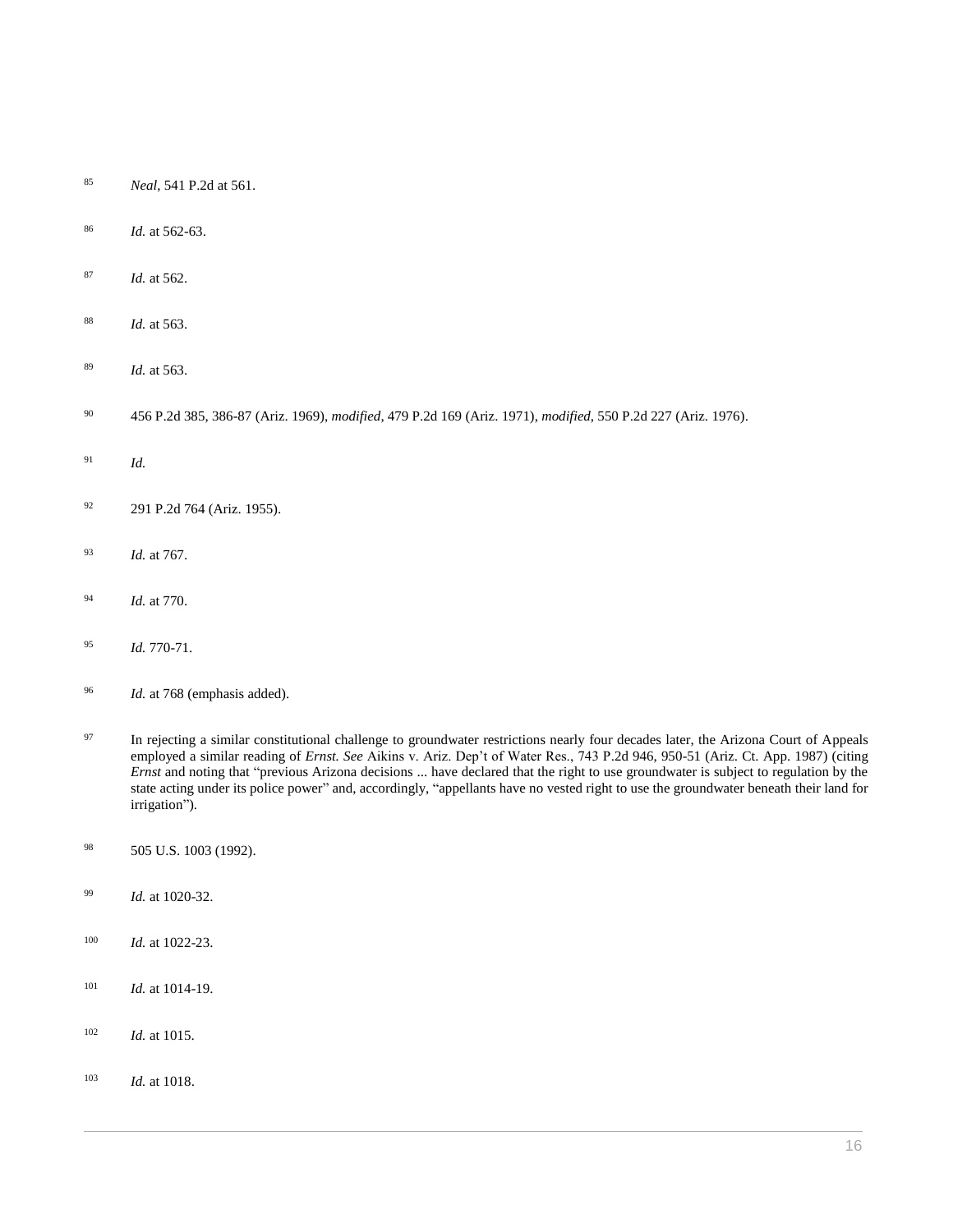- *Id.* [at 1014-16.](http://www.westlaw.com/Link/Document/FullText?findType=Y&serNum=1992116311&originatingDoc=I0ecc82962df011e18b05fdf15589d8e8&refType=RP&originationContext=document&vr=3.0&rs=cblt1.0&transitionType=DocumentItem&contextData=(sc.Search))
- [638 P.2d 1324, 1328 \(Ariz. 1981\).](http://www.westlaw.com/Link/Document/FullText?findType=Y&serNum=1982102592&pubNum=0000661&originatingDoc=I0ecc82962df011e18b05fdf15589d8e8&refType=RP&fi=co_pp_sp_661_1328&originationContext=document&vr=3.0&rs=cblt1.0&transitionType=DocumentItem&contextData=(sc.Search)#co_pp_sp_661_1328)
- *Id.* [at 1326-28.](http://www.westlaw.com/Link/Document/FullText?findType=Y&serNum=1982102592&originatingDoc=I0ecc82962df011e18b05fdf15589d8e8&refType=RP&originationContext=document&vr=3.0&rs=cblt1.0&transitionType=DocumentItem&contextData=(sc.Search))
- *Id.* [at 1328.](http://www.westlaw.com/Link/Document/FullText?findType=Y&serNum=1982102592&originatingDoc=I0ecc82962df011e18b05fdf15589d8e8&refType=RP&originationContext=document&vr=3.0&rs=cblt1.0&transitionType=DocumentItem&contextData=(sc.Search))
- *Id.* (emphasis added).
- <sup>109</sup> In this sense, the right of a landowner would be like a revocable license to withdraw minerals, which confers no interest in the resource itself until mined from the land and reduced to actual possession. *See, e.g.*, [Saxman v. Christmann, 79 P.2d 520, 522](http://www.westlaw.com/Link/Document/FullText?findType=Y&serNum=1938116964&pubNum=0000661&originatingDoc=I0ecc82962df011e18b05fdf15589d8e8&refType=RP&fi=co_pp_sp_661_522&originationContext=document&vr=3.0&rs=cblt1.0&transitionType=DocumentItem&contextData=(sc.Search)#co_pp_sp_661_522)  [\(Ariz. 1938\)](http://www.westlaw.com/Link/Document/FullText?findType=Y&serNum=1938116964&pubNum=0000661&originatingDoc=I0ecc82962df011e18b05fdf15589d8e8&refType=RP&fi=co_pp_sp_661_522&originationContext=document&vr=3.0&rs=cblt1.0&transitionType=DocumentItem&contextData=(sc.Search)#co_pp_sp_661_522) ("[A] contract simply giving a right to take ore from a mine ... confers a mere license, and the licensee acquires no right to the ore until he separates it from the freehold." (quoting 17 RULING CASE LAW § 83 (William M. McKinney & Burdett A. Rich eds., 1915)).
- [Davis v. Agua Sierra Res., L.L.C., 174 P.3d 298, 304 \(Ariz. Ct. App. 2008\),](http://www.westlaw.com/Link/Document/FullText?findType=Y&serNum=2014736199&pubNum=0004645&originatingDoc=I0ecc82962df011e18b05fdf15589d8e8&refType=RP&fi=co_pp_sp_4645_304&originationContext=document&vr=3.0&rs=cblt1.0&transitionType=DocumentItem&contextData=(sc.Search)#co_pp_sp_4645_304) *vacated*[, 203 P.3d 506 \(Ariz. 2009\).](http://www.westlaw.com/Link/Document/FullText?findType=Y&serNum=2018387096&pubNum=0004645&originatingDoc=I0ecc82962df011e18b05fdf15589d8e8&refType=RP&originationContext=document&vr=3.0&rs=cblt1.0&transitionType=DocumentItem&contextData=(sc.Search))
- *Id.*
- *Id.* [at 305](http://www.westlaw.com/Link/Document/FullText?findType=Y&serNum=2014736199&pubNum=0004645&originatingDoc=I0ecc82962df011e18b05fdf15589d8e8&refType=RP&fi=co_pp_sp_4645_305&originationContext=document&vr=3.0&rs=cblt1.0&transitionType=DocumentItem&contextData=(sc.Search)#co_pp_sp_4645_305) (citing [Phoenix Title & Trust Co. v. Smith, 416 P.2d 425, 430 \(Ariz. 1966\)](http://www.westlaw.com/Link/Document/FullText?findType=Y&serNum=1966130052&pubNum=0000661&originatingDoc=I0ecc82962df011e18b05fdf15589d8e8&refType=RP&fi=co_pp_sp_661_430&originationContext=document&vr=3.0&rs=cblt1.0&transitionType=DocumentItem&contextData=(sc.Search)#co_pp_sp_661_430) ("A grantor has the right to make a reservation of an interest in real property ....")).
- [978 P.2d 110 \(Ariz. Ct. App. 1998\);](http://www.westlaw.com/Link/Document/FullText?findType=Y&serNum=1998210374&pubNum=0000661&originatingDoc=I0ecc82962df011e18b05fdf15589d8e8&refType=RP&originationContext=document&vr=3.0&rs=cblt1.0&transitionType=DocumentItem&contextData=(sc.Search)) *see also* [W. Maricopa Combine, Inc. v. Ariz. Dep't of Water Res., 26 P.3d 1171, 1178 \(Ariz.](http://www.westlaw.com/Link/Document/FullText?findType=Y&serNum=2001483787&pubNum=0004645&originatingDoc=I0ecc82962df011e18b05fdf15589d8e8&refType=RP&fi=co_pp_sp_4645_1178&originationContext=document&vr=3.0&rs=cblt1.0&transitionType=DocumentItem&contextData=(sc.Search)#co_pp_sp_4645_1178)  [Ct. App. 2001\)](http://www.westlaw.com/Link/Document/FullText?findType=Y&serNum=2001483787&pubNum=0004645&originatingDoc=I0ecc82962df011e18b05fdf15589d8e8&refType=RP&fi=co_pp_sp_4645_1178&originationContext=document&vr=3.0&rs=cblt1.0&transitionType=DocumentItem&contextData=(sc.Search)#co_pp_sp_4645_1178) (citing *Paloma* for the proposition that "[w]ater rights can be bought and sold distinct from land").
- *[Paloma Inv. Ltd. P'ship](http://www.westlaw.com/Link/Document/FullText?findType=Y&serNum=1998210374&pubNum=0000661&originatingDoc=I0ecc82962df011e18b05fdf15589d8e8&refType=RP&fi=co_pp_sp_661_112&originationContext=document&vr=3.0&rs=cblt1.0&transitionType=DocumentItem&contextData=(sc.Search)#co_pp_sp_661_112)*, 978 P.2d at 112-13.
- *Id.* [at 113-14.](http://www.westlaw.com/Link/Document/FullText?findType=Y&serNum=1998210374&originatingDoc=I0ecc82962df011e18b05fdf15589d8e8&refType=RP&originationContext=document&vr=3.0&rs=cblt1.0&transitionType=DocumentItem&contextData=(sc.Search))
- *Id.* [at 115 & n.1.](http://www.westlaw.com/Link/Document/FullText?findType=Y&serNum=1998210374&originatingDoc=I0ecc82962df011e18b05fdf15589d8e8&refType=RP&originationContext=document&vr=3.0&rs=cblt1.0&transitionType=DocumentItem&contextData=(sc.Search))
- *Id.* [at 115.](http://www.westlaw.com/Link/Document/FullText?findType=Y&serNum=1998210374&originatingDoc=I0ecc82962df011e18b05fdf15589d8e8&refType=RP&originationContext=document&vr=3.0&rs=cblt1.0&transitionType=DocumentItem&contextData=(sc.Search))
- *Id.*
- *See Gila River IV*[, 9 P.3d 1069 \(Ariz. 2000\);](http://www.westlaw.com/Link/Document/FullText?findType=Y&serNum=2000531688&pubNum=0004645&originatingDoc=I0ecc82962df011e18b05fdf15589d8e8&refType=RP&originationContext=document&vr=3.0&rs=cblt1.0&transitionType=DocumentItem&contextData=(sc.Search)) *In re* Gen. Adjudication of All Rights to Use Water in the Gila River Sys. & Source (*Gila River I*[\), 830 P.2d 442 \(Ariz. 1992\).](http://www.westlaw.com/Link/Document/FullText?findType=Y&serNum=1992060282&pubNum=0000661&originatingDoc=I0ecc82962df011e18b05fdf15589d8e8&refType=RP&originationContext=document&vr=3.0&rs=cblt1.0&transitionType=DocumentItem&contextData=(sc.Search))
- <sup>120</sup> *See supra* note 14 (defining "subflow").
- *Gila River I*[, 830 P.2d at 445-56.](http://www.westlaw.com/Link/Document/FullText?findType=Y&serNum=1992060282&pubNum=0000661&originatingDoc=I0ecc82962df011e18b05fdf15589d8e8&refType=RP&fi=co_pp_sp_661_445&originationContext=document&vr=3.0&rs=cblt1.0&transitionType=DocumentItem&contextData=(sc.Search)#co_pp_sp_661_445)
- *Id.*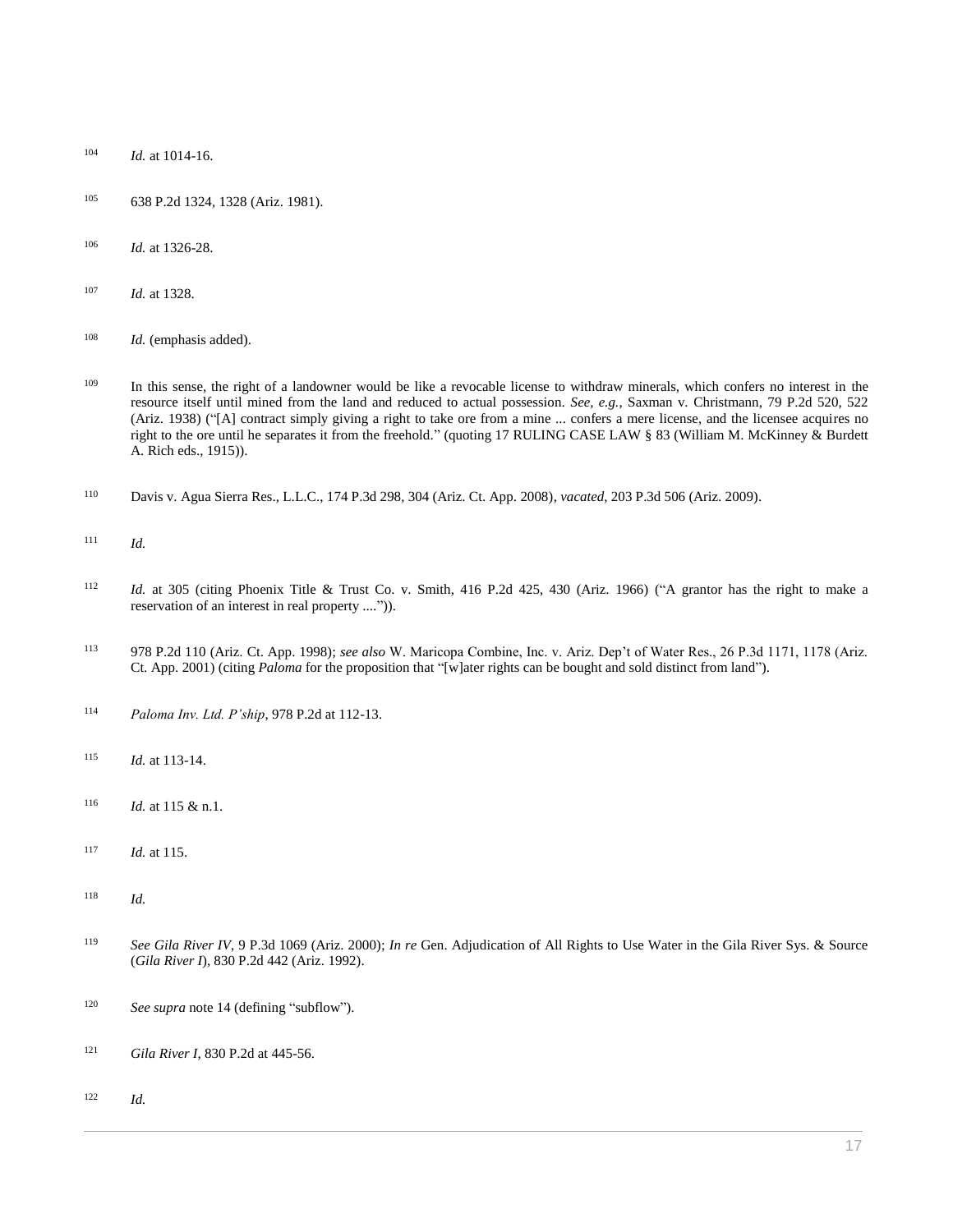- *Id.* at 450-51.
- *See id.*
- *Id.* at 451.
- *Id.*
- *Id.*
- *Id.*
- *Gila River IV*, 9 P.3d 1069, [1079, 1083 \(Ariz. 2000\).](http://www.westlaw.com/Link/Document/FullText?findType=Y&serNum=2000531688&pubNum=0004645&originatingDoc=I0ecc82962df011e18b05fdf15589d8e8&refType=RP&fi=co_pp_sp_4645_1079&originationContext=document&vr=3.0&rs=cblt1.0&transitionType=DocumentItem&contextData=(sc.Search)#co_pp_sp_4645_1079)
- *Id.*
- *Id.* at 1083.
- [Davis v. Agua Sierra Res., L.L.C., 203 P.3d 506, 507 \(Ariz. 2009\).](http://www.westlaw.com/Link/Document/FullText?findType=Y&serNum=2018387096&pubNum=0004645&originatingDoc=I0ecc82962df011e18b05fdf15589d8e8&refType=RP&fi=co_pp_sp_4645_507&originationContext=document&vr=3.0&rs=cblt1.0&transitionType=DocumentItem&contextData=(sc.Search)#co_pp_sp_4645_507)
- *Id.* [at 507.](http://www.westlaw.com/Link/Document/FullText?findType=Y&serNum=2018387096&originatingDoc=I0ecc82962df011e18b05fdf15589d8e8&refType=RP&originationContext=document&vr=3.0&rs=cblt1.0&transitionType=DocumentItem&contextData=(sc.Search))
- *See supra* notes 105-09 and accompanying text.
- *Davis*[, 203 P.3d at 507.](http://www.westlaw.com/Link/Document/FullText?findType=Y&serNum=2018387096&pubNum=0004645&originatingDoc=I0ecc82962df011e18b05fdf15589d8e8&refType=RP&fi=co_pp_sp_4645_507&originationContext=document&vr=3.0&rs=cblt1.0&transitionType=DocumentItem&contextData=(sc.Search)#co_pp_sp_4645_507)
- *Id.* [at 507-08.](http://www.westlaw.com/Link/Document/FullText?findType=Y&serNum=2018387096&originatingDoc=I0ecc82962df011e18b05fdf15589d8e8&refType=RP&originationContext=document&vr=3.0&rs=cblt1.0&transitionType=DocumentItem&contextData=(sc.Search))
- *Id.* [at 508.](http://www.westlaw.com/Link/Document/FullText?findType=Y&serNum=2018387096&originatingDoc=I0ecc82962df011e18b05fdf15589d8e8&refType=RP&originationContext=document&vr=3.0&rs=cblt1.0&transitionType=DocumentItem&contextData=(sc.Search))
- [Davis v. Agua Sierra Res., L.L.C., 174 P.3d 298, 301 \(Ariz. Ct. App. 2008\),](http://www.westlaw.com/Link/Document/FullText?findType=Y&serNum=2014736199&pubNum=0004645&originatingDoc=I0ecc82962df011e18b05fdf15589d8e8&refType=RP&fi=co_pp_sp_4645_301&originationContext=document&vr=3.0&rs=cblt1.0&transitionType=DocumentItem&contextData=(sc.Search)#co_pp_sp_4645_301) *vacated*[, 203 P.3d 506 \(Ariz. 2009\).](http://www.westlaw.com/Link/Document/FullText?findType=Y&serNum=2018387096&pubNum=0004645&originatingDoc=I0ecc82962df011e18b05fdf15589d8e8&refType=RP&originationContext=document&vr=3.0&rs=cblt1.0&transitionType=DocumentItem&contextData=(sc.Search))
- *Davis*[, 203 P.3d at 512.](http://www.westlaw.com/Link/Document/FullText?findType=Y&serNum=2018387096&pubNum=0004645&originatingDoc=I0ecc82962df011e18b05fdf15589d8e8&refType=RP&fi=co_pp_sp_4645_512&originationContext=document&vr=3.0&rs=cblt1.0&transitionType=DocumentItem&contextData=(sc.Search)#co_pp_sp_4645_512)
- <sup>140</sup> *Id.* [at 510](http://www.westlaw.com/Link/Document/FullText?findType=Y&serNum=2018387096&pubNum=0004645&originatingDoc=I0ecc82962df011e18b05fdf15589d8e8&refType=RP&fi=co_pp_sp_4645_510&originationContext=document&vr=3.0&rs=cblt1.0&transitionType=DocumentItem&contextData=(sc.Search)#co_pp_sp_4645_510) (citations omitted).
- *Id.*
- *Id.* at 509-10 (quoting *Gila River I*[, 830 P.2d 442, 451 \(Ariz. 1992\)\)](http://www.westlaw.com/Link/Document/FullText?findType=Y&serNum=1992060282&pubNum=0000661&originatingDoc=I0ecc82962df011e18b05fdf15589d8e8&refType=RP&fi=co_pp_sp_661_451&originationContext=document&vr=3.0&rs=cblt1.0&transitionType=DocumentItem&contextData=(sc.Search)#co_pp_sp_661_451).
- Sw. [Eng'g Co. v. Ernst, 291 P.2d 764, 775-76, 780 \(Ariz. 1955\).](http://www.westlaw.com/Link/Document/FullText?findType=Y&serNum=1956122362&pubNum=0000661&originatingDoc=I0ecc82962df011e18b05fdf15589d8e8&refType=RP&fi=co_pp_sp_661_775&originationContext=document&vr=3.0&rs=cblt1.0&transitionType=DocumentItem&contextData=(sc.Search)#co_pp_sp_661_775)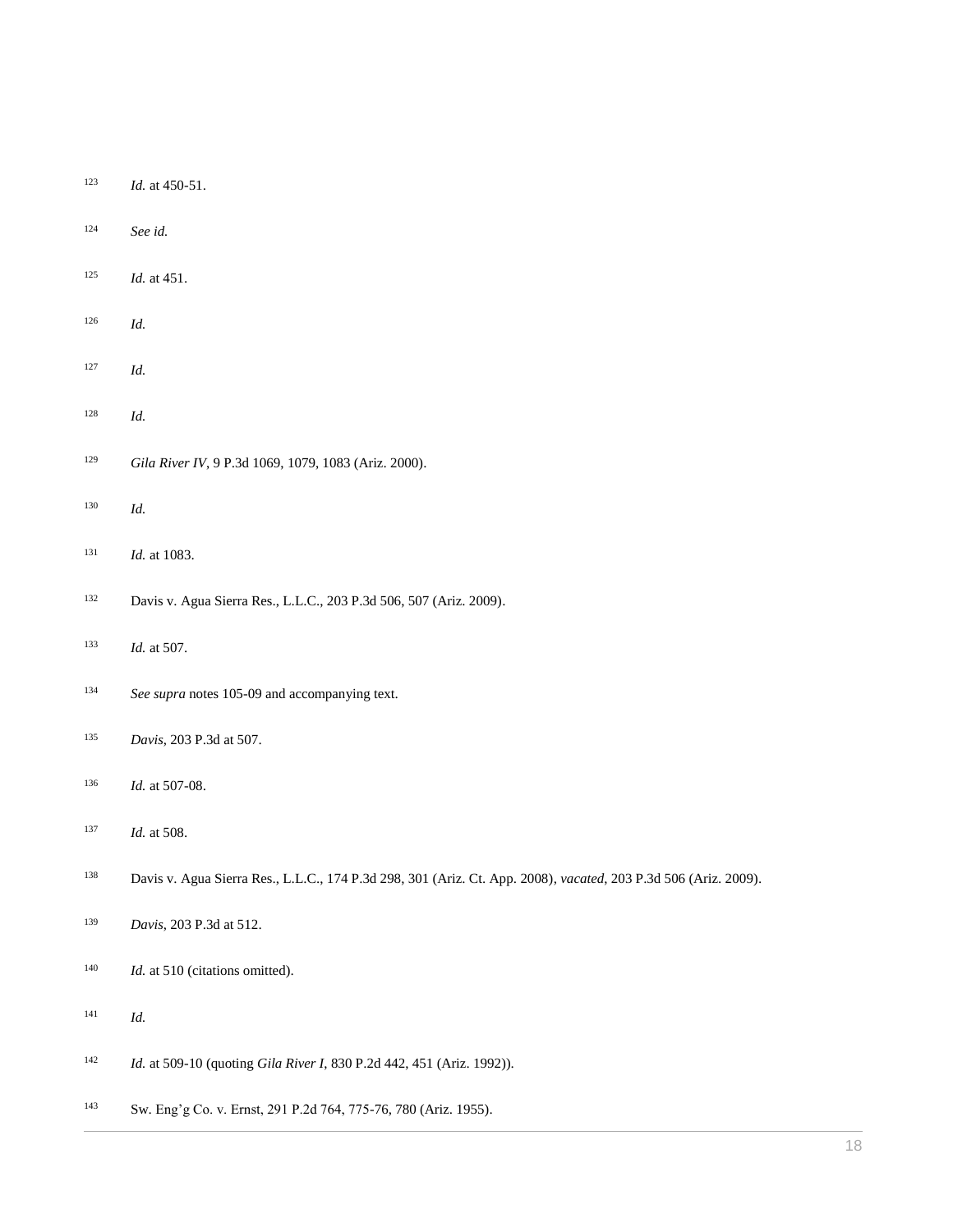- [Davis v. Agua Sierra Res., L.L.C., 174 P.3d 298, 301 \(Ariz. Ct. App. 2008\)](http://www.westlaw.com/Link/Document/FullText?findType=Y&serNum=2014736199&pubNum=0004645&originatingDoc=I0ecc82962df011e18b05fdf15589d8e8&refType=RP&fi=co_pp_sp_4645_301&originationContext=document&vr=3.0&rs=cblt1.0&transitionType=DocumentItem&contextData=(sc.Search)#co_pp_sp_4645_301) (emphasis added), *vacated*[, 203 P.3d 506 \(Ariz. 2009\).](http://www.westlaw.com/Link/Document/FullText?findType=Y&serNum=2018387096&pubNum=0004645&originatingDoc=I0ecc82962df011e18b05fdf15589d8e8&refType=RP&originationContext=document&vr=3.0&rs=cblt1.0&transitionType=DocumentItem&contextData=(sc.Search))
- *See supra* notes 98-104 and accompanying text.
- *Davis*[, 203 P.3d at 511-12.](http://www.westlaw.com/Link/Document/FullText?findType=Y&serNum=2018387096&pubNum=0004645&originatingDoc=I0ecc82962df011e18b05fdf15589d8e8&refType=RP&fi=co_pp_sp_4645_511&originationContext=document&vr=3.0&rs=cblt1.0&transitionType=DocumentItem&contextData=(sc.Search)#co_pp_sp_4645_511)
- [ARIZ. REV. STAT. ANN. § 45-555\(A\)](http://www.westlaw.com/Link/Document/FullText?findType=L&pubNum=1000251&cite=AZSTS45-555&originatingDoc=I0ecc82962df011e18b05fdf15589d8e8&refType=LQ&originationContext=document&vr=3.0&rs=cblt1.0&transitionType=DocumentItem&contextData=(sc.Search)) (2010) (emphasis added).
- *Davis*[, 203 P.3d at 511-12.](http://www.westlaw.com/Link/Document/FullText?findType=Y&serNum=2018387096&pubNum=0004645&originatingDoc=I0ecc82962df011e18b05fdf15589d8e8&refType=RP&fi=co_pp_sp_4645_511&originationContext=document&vr=3.0&rs=cblt1.0&transitionType=DocumentItem&contextData=(sc.Search)#co_pp_sp_4645_511)
- *Id.* [at 512.](http://www.westlaw.com/Link/Document/FullText?findType=Y&serNum=2018387096&originatingDoc=I0ecc82962df011e18b05fdf15589d8e8&refType=RP&originationContext=document&vr=3.0&rs=cblt1.0&transitionType=DocumentItem&contextData=(sc.Search))
- *See generally id.*
- *See* [ARIZ. REV. STAT. ANN. §§ 45-461](http://www.westlaw.com/Link/Document/FullText?findType=L&pubNum=1000251&cite=AZSTS45-461&originatingDoc=I0ecc82962df011e18b05fdf15589d8e8&refType=LQ&originationContext=document&vr=3.0&rs=cblt1.0&transitionType=DocumentItem&contextData=(sc.Search)) to -462.
- *Id.* § 45-465.
- *See* Meredith K. Marder, Note, *[The Battle to Save the Verde: How Arizona's Water Law Could Destroy One of Its Last](http://www.westlaw.com/Link/Document/FullText?findType=Y&serNum=0343434398&pubNum=0001093&originatingDoc=I0ecc82962df011e18b05fdf15589d8e8&refType=LR&fi=co_pp_sp_1093_187&originationContext=document&vr=3.0&rs=cblt1.0&transitionType=DocumentItem&contextData=(sc.Search)#co_pp_sp_1093_187)  Free-Flowing Rivers*[, 51 ARIZ. L. REV. 175, 187 \(2009\).](http://www.westlaw.com/Link/Document/FullText?findType=Y&serNum=0343434398&pubNum=0001093&originatingDoc=I0ecc82962df011e18b05fdf15589d8e8&refType=LR&fi=co_pp_sp_1093_187&originationContext=document&vr=3.0&rs=cblt1.0&transitionType=DocumentItem&contextData=(sc.Search)#co_pp_sp_1093_187)
- Now codified at [ARIZ. REV. STAT. ANN. § 12-1134,](http://www.westlaw.com/Link/Document/FullText?findType=L&pubNum=1000251&cite=AZSTS12-1134&originatingDoc=I0ecc82962df011e18b05fdf15589d8e8&refType=LQ&originationContext=document&vr=3.0&rs=cblt1.0&transitionType=DocumentItem&contextData=(sc.Search)) Proposition 207 was approved overwhelmingly by Arizona voters in the November 2006 election and provides for some of the strongest property-rights protections in the nation. *See* WATERS AND WATER RIGHTS, *supra* note 18, § 20.09 (discussing the takings implications of a similar statewide initiative in Oregon that requires property owners to be compensated if government regulation of water usage reduces the value of their land).
- *Bristor II*[, 255 P.2d 173, 175 \(Ariz. 1953\).](http://www.westlaw.com/Link/Document/FullText?findType=Y&serNum=1953113383&pubNum=0000661&originatingDoc=I0ecc82962df011e18b05fdf15589d8e8&refType=RP&fi=co_pp_sp_661_175&originationContext=document&vr=3.0&rs=cblt1.0&transitionType=DocumentItem&contextData=(sc.Search)#co_pp_sp_661_175)
- *Gila River I*[, 830 P.2d 442, 451 \(Ariz. 1992\).](http://www.westlaw.com/Link/Document/FullText?findType=Y&serNum=1992060282&pubNum=0000661&originatingDoc=I0ecc82962df011e18b05fdf15589d8e8&refType=RP&fi=co_pp_sp_661_451&originationContext=document&vr=3.0&rs=cblt1.0&transitionType=DocumentItem&contextData=(sc.Search)#co_pp_sp_661_451)
- *See, e.g.*[, E. Cherry Creek Valley Water & Sanitation Dist. v. Rangeview Metro. Dist., 109 P.3d 154, 157 \(Colo. 2005\);](http://www.westlaw.com/Link/Document/FullText?findType=Y&serNum=2006391731&pubNum=0004645&originatingDoc=I0ecc82962df011e18b05fdf15589d8e8&refType=RP&fi=co_pp_sp_4645_157&originationContext=document&vr=3.0&rs=cblt1.0&transitionType=DocumentItem&contextData=(sc.Search)#co_pp_sp_4645_157) [McNamara](http://www.westlaw.com/Link/Document/FullText?findType=Y&serNum=2007508305&pubNum=0000578&originatingDoc=I0ecc82962df011e18b05fdf15589d8e8&refType=RP&fi=co_pp_sp_578_645&originationContext=document&vr=3.0&rs=cblt1.0&transitionType=DocumentItem&contextData=(sc.Search)#co_pp_sp_578_645)  [v. City of Rittman, 838 N.E.2d 640, 645-46 \(Ohio 2005\).](http://www.westlaw.com/Link/Document/FullText?findType=Y&serNum=2007508305&pubNum=0000578&originatingDoc=I0ecc82962df011e18b05fdf15589d8e8&refType=RP&fi=co_pp_sp_578_645&originationContext=document&vr=3.0&rs=cblt1.0&transitionType=DocumentItem&contextData=(sc.Search)#co_pp_sp_578_645)
- [Schick v. Fla. Dep't of Agric., 504 So. 2d 1318, 1320-21 \(Fla. Dist. Ct. App. 1987\).](http://www.westlaw.com/Link/Document/FullText?findType=Y&serNum=1987038526&pubNum=0000735&originatingDoc=I0ecc82962df011e18b05fdf15589d8e8&refType=RP&fi=co_pp_sp_735_1320&originationContext=document&vr=3.0&rs=cblt1.0&transitionType=DocumentItem&contextData=(sc.Search)#co_pp_sp_735_1320)
- <sup>159</sup> *Chino Valley II*[, 638 P.2d 1324, 1328 \(Ariz. 1981\)](http://www.westlaw.com/Link/Document/FullText?findType=Y&serNum=1982102592&pubNum=0000661&originatingDoc=I0ecc82962df011e18b05fdf15589d8e8&refType=RP&fi=co_pp_sp_661_1328&originationContext=document&vr=3.0&rs=cblt1.0&transitionType=DocumentItem&contextData=(sc.Search)#co_pp_sp_661_1328) (quoting Vill. of Tequesta v. Jupiter Inlet Corp., 371 So. 2d 663, 667 (Fla. [1979\)\)](http://www.westlaw.com/Link/Document/FullText?findType=Y&serNum=1979132687&pubNum=735&originatingDoc=I0ecc82962df011e18b05fdf15589d8e8&refType=RP&fi=co_pp_sp_735_667&originationContext=document&vr=3.0&rs=cblt1.0&transitionType=DocumentItem&contextData=(sc.Search)#co_pp_sp_735_667).
- [Davis v. Agua Sierra Res., L.L.C., 203 P.3d 506, 510 n.1 \(Ariz. 2009\).](http://www.westlaw.com/Link/Document/FullText?findType=Y&serNum=2018387096&pubNum=0004645&originatingDoc=I0ecc82962df011e18b05fdf15589d8e8&refType=RP&fi=co_pp_sp_4645_510&originationContext=document&vr=3.0&rs=cblt1.0&transitionType=DocumentItem&contextData=(sc.Search)#co_pp_sp_4645_510)
- [ARIZ. REV. STAT. ANN. § 45-551](http://www.westlaw.com/Link/Document/FullText?findType=L&pubNum=1000251&cite=AZSTS45-551&originatingDoc=I0ecc82962df011e18b05fdf15589d8e8&refType=LQ&originationContext=document&vr=3.0&rs=cblt1.0&transitionType=DocumentItem&contextData=(sc.Search)) to -559 (2010).
- <sup>162</sup> In a recent case, the Colorado Supreme Court addressed such an attempt by a developer to reserve and transfer groundwater rights